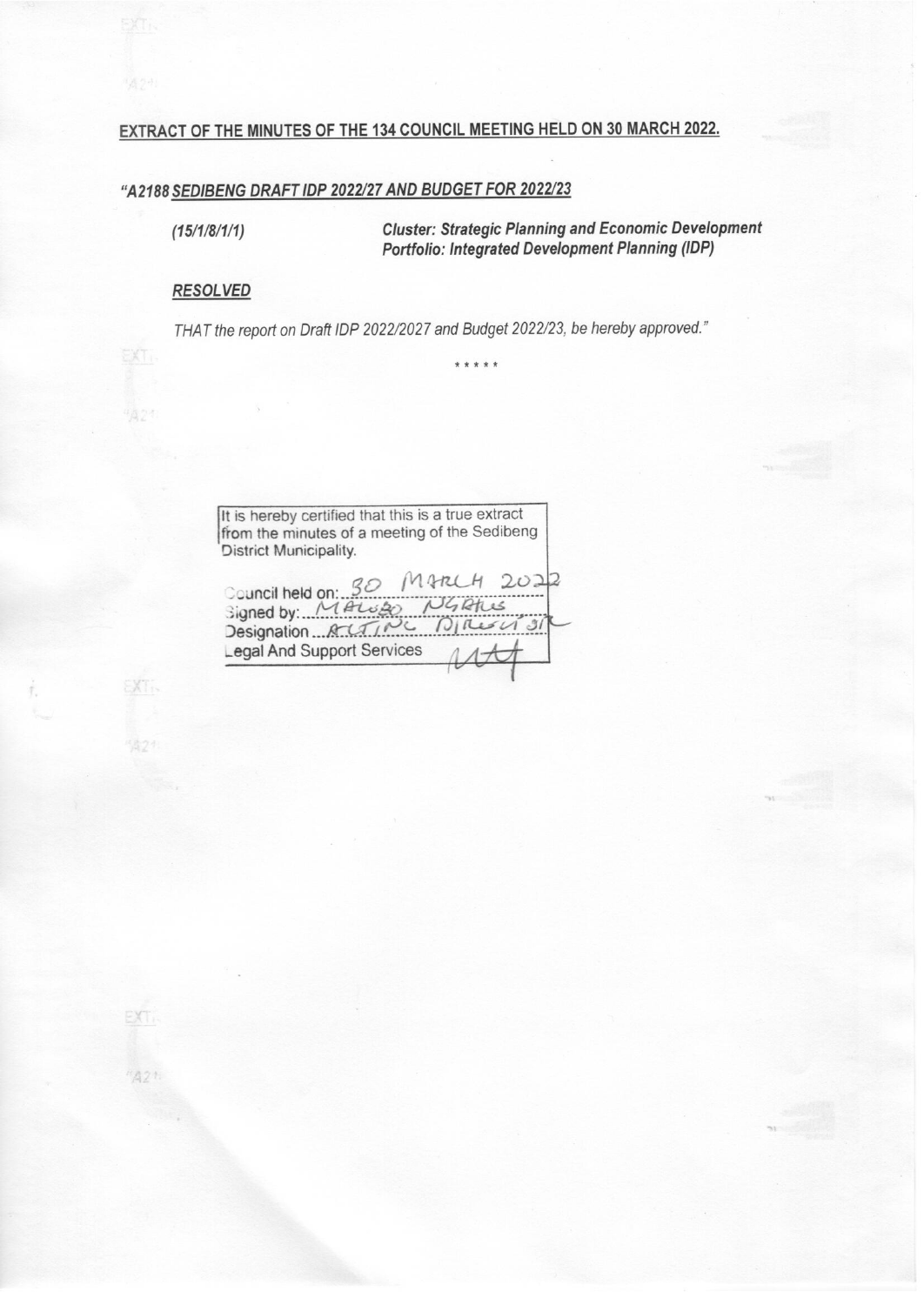## **8. Introduction:**

The Sedibeng District Municipality has successfully made it possible for the municipality to monitor measure and report against all set deliverables in its IDP. SDM is fully compliant with Section 38 of the Local Government: Municipal Systems Act, 32 of 2000, which states that:

All municipalities must establish performance management system that;

- •Commensurate with its resources;
- •Best suited to its circumstances; and
- •In line with the priorities, objectives. Indicators and targets contained in our integrated development plan.

The establishment, development, monitoring and general management of performance at a municipal level is governed by stipulations in Chapter 6 of the Local Government: Municipal Systems Act, No. 32 of 2000.

The SDM Performance Management System is developed in total compliance with all legislations related to performance management. The system reflects a clear line of sight in alignment cascading from the National Development Plan Vision 2030 (NDP), Growing Gauteng Together (GGT 2030), the Sedibeng Growth and Development Strategy (GDS), IDP, the Service Delivery and Budget Implementation Plan (SDBIP), and the Performance Agreements of Section 56 employees.

The IDP-SDBIP alignment makes it possible for all Clusters in SDM to progress report and collates evidence against the set Deliverables. These reports are consolidated on monthly, quarterly, mid-year and annual basis, and measured against the set **'SMART'** targets. The system has an inherent monitoring tool in form of dashboards, thus on continuous basis showcase areas of performance and under-performance. This tool gives progress status against the set Deliverables in all Clusters and affords early detection and intervention in areas of need.

Sedibeng District Municipality conducts its planning, as reflected in this chapter, to show a clear alignment between its Strategies and Projects, outlined in Chapter 5 of this document. The set performance areas for the financial year 2022/23 as captured herein below indicate all measurable projects and programmes planned to be implemented by the municipality.

Mainstreaming in government planning, budgeting & programmes is to seek empowerment and to promote designated groups access to basic services and participation in democratic governance within government & representation at all levels and elimination of discrimination against women, children, youth, and people with disabilities, elderly persons.

Gender Mainstreaming is the public policy concept of assessing the different implications for women and men of any planned policy action, including legislation and programmes, in all areas and levels. It is essentially offering a pluralistic approach that values the diversity among both men and women. The SDM is committed, in line with national and provincial policy, to ensure that the following designated groups are protected, promoted and empowered as the case maybe: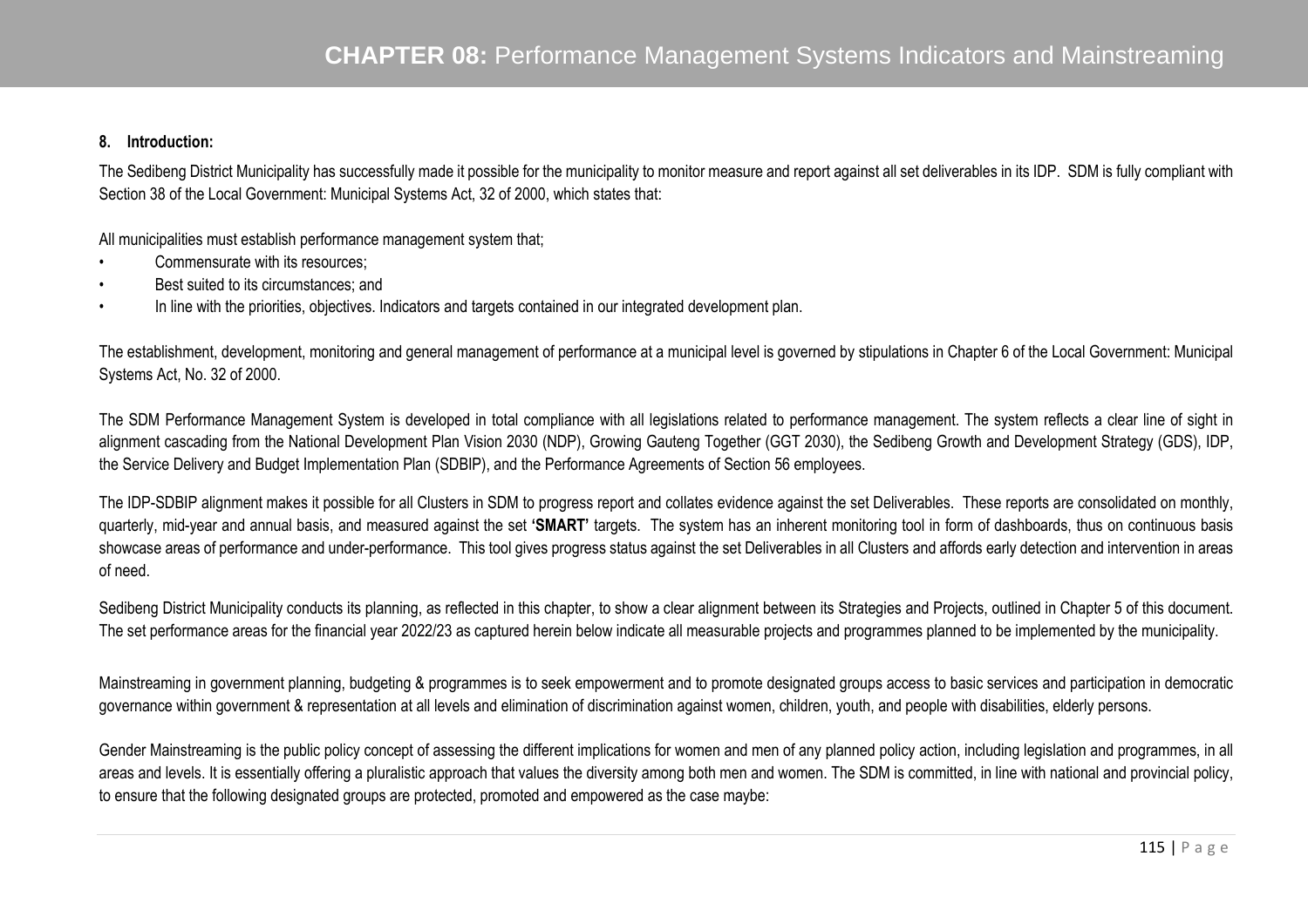- •Women;
- •People with disability;
- •Youth;
- •Children;
- •People infected and affected by HIV and AIDS;
- •Elderly; and
- •Ex-combatants.

We protect and promote designated groups in two ways. Firstly, we ensure that in all relevant programmes, the needs of these designated groups are 'mainstreamed'. This means for example that there must be targets for the employment of youth and women in EPWP projects or that we know that programmes to address air pollution will have an impact on the health of children with asthma.

Secondly, we have specific programmes targeted at one or more of our designated groups. This includes the Youth Advise Centers targeting youth or the Victim Support Centers that target women.

Below we have set out what are our key programmes that will promote and empower all designated groups followed by key programmes per designated groups. In the following section, we repeat all our key deliverables and put performance indicators aimed to set out how they can benefit different designated groups.

# **Training and job opportunities**

- •Ensure that training and job opportunities that may arise will target designated groups;
- • Continue with looking at regional sewer works for opportunities; EPWP; BnM (people used in demonstrating technique); and greening initiatives (SDM role to assist local labour and communities in getting involved in national and provincial programmes); and
- •Greening and cleaning.

# **Ownership - Facilitate ownership options for designated groups in:**

- •Housing and Urban renewal projects;
- •Industrial Waste Exchange Programme; and
- •Land release;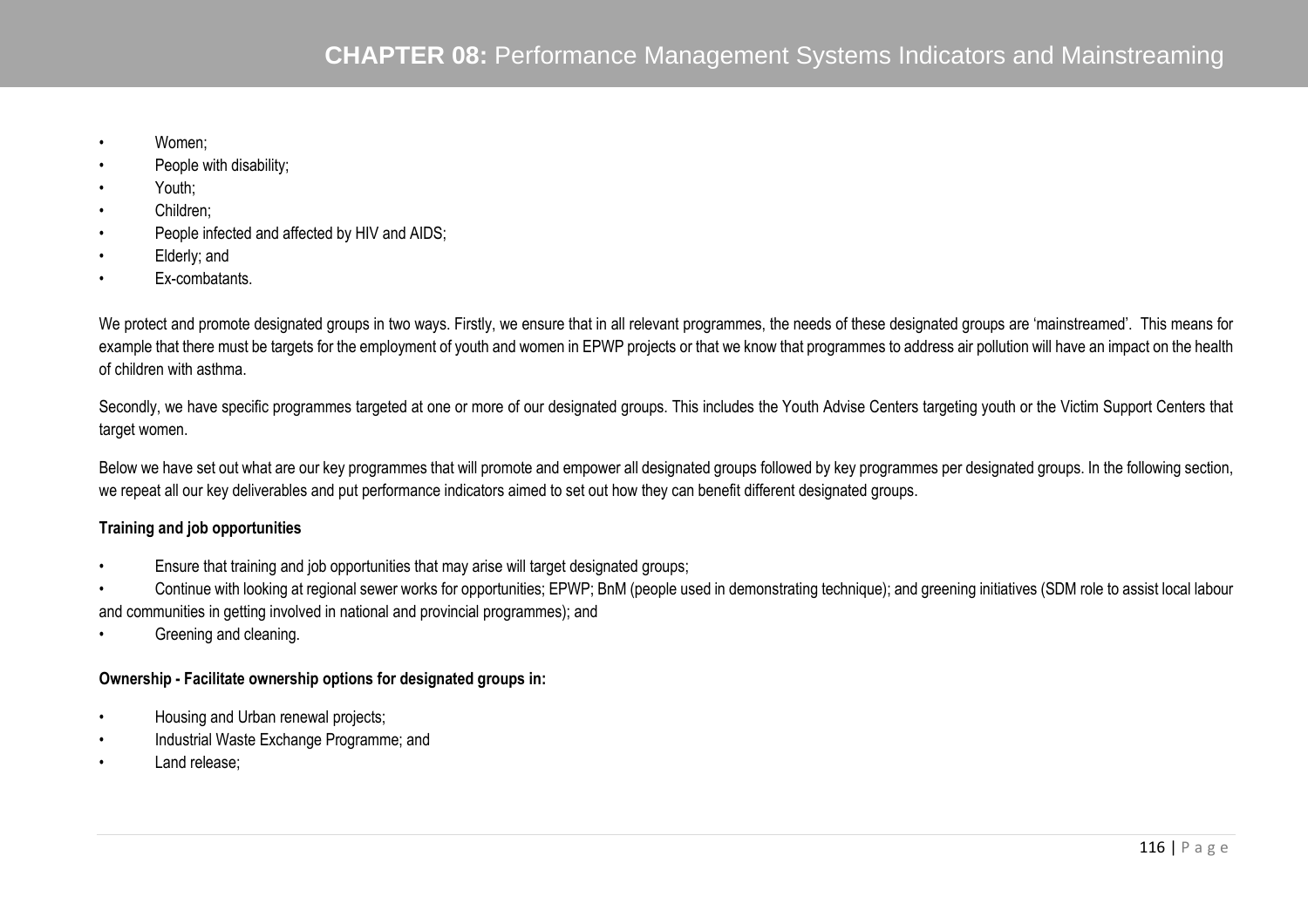## **Poverty alleviation and social development**

•Ensure that alternative options are explored including ensuring designated groups are prioritized in the "shack down programme".

## **Volunteers - Volunteers from all designated groups should be involved in:**

- •HIV and Aids programmes;
- •Fire prevention (PIER) and Clean Fires Programme;
- •Crime prevention; and
- •Greening and cleaning.

8.1 KEY PERFORMANCE AREA: Vibrant Democracy through enabling all South Africans to progressively exercise their constitutional rights and enjoy the full dignity of freedom. To promote more active community participation in local government, including further strengthening the voice of communities and making sure that community Based structures such as ward committees, police forums, and school governing bodies are legislatively supported to function effectively.

|                                                                            |                                                                  |                                           |                    | <b>SEDIBENG DISTRICT MUNICIPALITY</b>                                               |                |                                                                                                    |                                 |                                                                                                   |                         |  |  |  |  |  |
|----------------------------------------------------------------------------|------------------------------------------------------------------|-------------------------------------------|--------------------|-------------------------------------------------------------------------------------|----------------|----------------------------------------------------------------------------------------------------|---------------------------------|---------------------------------------------------------------------------------------------------|-------------------------|--|--|--|--|--|
|                                                                            | <b>OFFICE OF THE EXECUTIVE MAYOR</b>                             |                                           |                    |                                                                                     |                |                                                                                                    |                                 |                                                                                                   |                         |  |  |  |  |  |
| <b>PERFROMANCE INDICATORS AND TARGETS FOR THE YEAR ENDING 30 JUNE 2021</b> |                                                                  |                                           |                    |                                                                                     |                |                                                                                                    |                                 |                                                                                                   |                         |  |  |  |  |  |
| <b>KPA1: GOOD GOVERNANCE AND PUBLIC PARTICIPATION</b>                      |                                                                  |                                           |                    |                                                                                     |                |                                                                                                    |                                 |                                                                                                   |                         |  |  |  |  |  |
| <b>Priority Area</b>                                                       | <b>IDP Strategy</b>                                              | <b>IDP Objective</b>                      | Objective  <br>No. | <b>Key Performance</b><br>Indicator (KPI)                                           | <b>KPI No:</b> | <b>Baseline</b>                                                                                    | <b>Funding</b><br><b>Source</b> | <b>Annual Target</b>                                                                              | Mainstreaming<br>Yes/No |  |  |  |  |  |
| <b>State of the District</b><br><b>Address</b>                             | Improve stakeholder<br>relations through<br>public participation | To ensure Good<br>Governance and<br>Sound | A <sub>1</sub>     | Number of State of the<br><b>District Addresses</b><br>(SODAs) convened             | A1.1           | 2021/22 State of the<br><b>District Addresses</b><br>Speech                                        | <b>OPEX</b>                     | Convene one (1)<br>State of the District<br>Address                                               | Yes                     |  |  |  |  |  |
| Nthirisano                                                                 |                                                                  | Management<br>practices                   |                    | Number of Outreach<br>Programmes/ Nthirisano<br>held (including<br>Feedback)        | A1.2           | (4) Outreach<br>Programmes in the<br>previous Financial Year                                       | <b>OPEX</b>                     | Convene Four (4)<br>Nthirisano Outreach<br>Programmes                                             | <b>No</b>               |  |  |  |  |  |
| <b>IDP and Budget</b><br>Stakeholders/Community<br>Participation           |                                                                  |                                           | A2                 | Number of IDP and<br><b>Budget</b><br>Stakeholders/Community<br>Participation held. | A2.1           | Two (2) IDP/ Budget<br><b>Stakeholders</b><br>Engagements held in<br>the 2021/22 financial<br>year | <b>OPEX</b>                     | Convene Two (2) IDP<br><b>Budget Stakeholders</b><br>Engagements in the<br>2022/23 financial year | Yes                     |  |  |  |  |  |
| <b>IDP and Budget</b><br><b>Steering Committee</b>                         | Strengthening<br>oversight and<br>Accountability                 |                                           |                    | Number of IDP and<br><b>Budget Steering</b><br>oversight engagements                | A2.2           | (2) IDP/Budget<br><b>Steering Committee</b>                                                        | <b>OPEX</b>                     | Convene (2)<br><b>IDP/Budget Steering</b><br>Committee meetings                                   | No                      |  |  |  |  |  |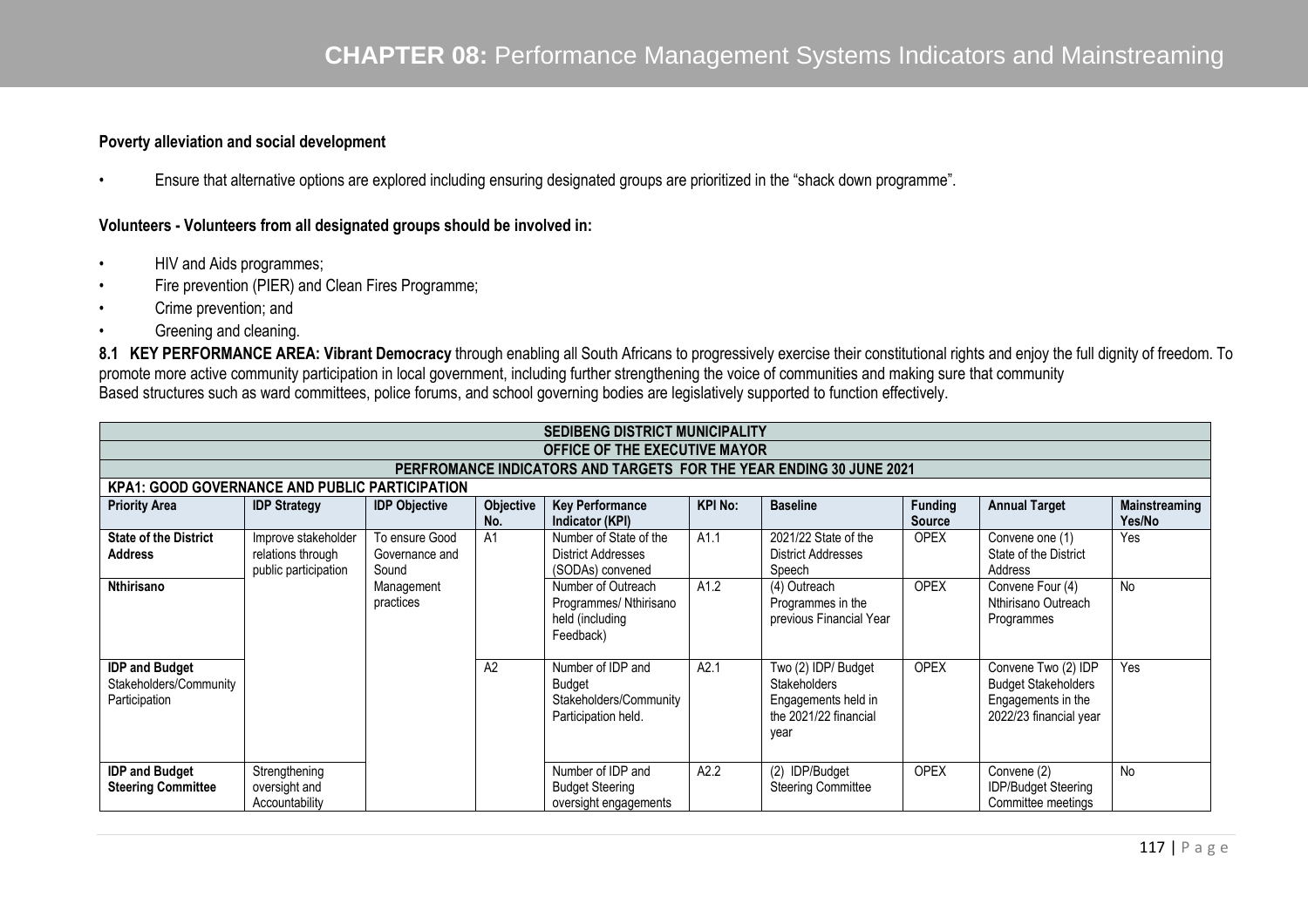|                                                                                              |  |                |                                                                                                                                                |      | meetings held in<br>2021/22 financial year                                                                                             |             |                                                                                                            |    |
|----------------------------------------------------------------------------------------------|--|----------------|------------------------------------------------------------------------------------------------------------------------------------------------|------|----------------------------------------------------------------------------------------------------------------------------------------|-------------|------------------------------------------------------------------------------------------------------------|----|
| Mayoral Committee<br>Meetings                                                                |  | A <sub>3</sub> | Number of Mayoral<br><b>Committee Meetings</b><br>held in the previous<br>financial year                                                       | A3.1 | Twelve (12) Mayoral<br><b>Committee Meetings</b><br>held in 2021/22 financial<br>year                                                  | <b>OPEX</b> | Convene Twelve (12)<br>Mayoral Committee<br>Meetings                                                       | No |
| Joint Mayors Forums                                                                          |  |                | Number of Joint Mayors<br>Forums held in the<br>previous financial year                                                                        | A3.2 | Four (4) Joint Mayors<br>Forums held in 2021/22<br>financial year                                                                      | <b>OPEX</b> | Convene Four (4)<br>Joint Mayors Forums                                                                    | No |
| Facilitate, coordinate and<br>monitor internal and<br>external HIV, STI and TB<br>Programmes |  | A4             | Number of AIDS Council<br>programmes and<br>Multi-Sector<br>Implementation Plan<br>oversight implemented in<br>the previous financial<br>year. | A4.1 | Four (4) AIDS Council<br>programme and<br>Multi-Sector<br>Implementation Plan<br>oversight implemented<br>in 2021/22 financial<br>year | <b>OPEX</b> | Facilitate Four (4)<br><b>AIDS Council</b><br>programme and<br>Oversee Multi-Sector<br>Implementation Plan | No |

|                                                                     | <b>SEDIBENG DISTRICT MUNICIPALITY</b>                                                                                                                                                                                                   |                                                                                                        |                |                                                    |                  |                                                                                                      |             |                                                                           |    |  |  |  |  |  |
|---------------------------------------------------------------------|-----------------------------------------------------------------------------------------------------------------------------------------------------------------------------------------------------------------------------------------|--------------------------------------------------------------------------------------------------------|----------------|----------------------------------------------------|------------------|------------------------------------------------------------------------------------------------------|-------------|---------------------------------------------------------------------------|----|--|--|--|--|--|
|                                                                     | <b>OFFICE OF THE SPEAKER</b>                                                                                                                                                                                                            |                                                                                                        |                |                                                    |                  |                                                                                                      |             |                                                                           |    |  |  |  |  |  |
| PERFORMANCE INDICATORS AND TARGETS FOR THE YEAR ENDING 30 JUNE 2021 |                                                                                                                                                                                                                                         |                                                                                                        |                |                                                    |                  |                                                                                                      |             |                                                                           |    |  |  |  |  |  |
| <b>KPA1: GOOD GOVERNANCE AND PUBLIC PARTICIPATION</b>               |                                                                                                                                                                                                                                         |                                                                                                        |                |                                                    |                  |                                                                                                      |             |                                                                           |    |  |  |  |  |  |
| <b>Priority Area</b>                                                | KPI No.<br><b>Baseline</b><br><b>Funding</b><br>Objective<br><b>Key Performance</b><br><b>Annual Target</b><br><b>IDP Strategy</b><br><b>IDP Objective</b><br><b>Mainstreaming</b><br>No.<br>Indicator (KPI)<br>Yes/No<br><b>Source</b> |                                                                                                        |                |                                                    |                  |                                                                                                      |             |                                                                           |    |  |  |  |  |  |
| <b>MPAC</b>                                                         | Strengthening<br>oversight and<br>Accountability                                                                                                                                                                                        | To ensure Good<br>Governance and<br>Sound<br>Management<br>practices                                   | <b>B1</b>      | Number of MPAC<br>meetings Co-ordinated            | <b>B1.1</b>      | Four (4) MPAC<br>Meetings in the<br>previous financial year                                          | <b>OPEX</b> | Coordinate 4 section<br>79 committee<br>meetings including<br><b>MPAC</b> | No |  |  |  |  |  |
| <b>Petition Management</b><br>Committee                             | Oversee the<br>processes of<br>petition<br>management                                                                                                                                                                                   | To maintain a<br>high level of<br>satisfaction in<br>relation to<br>municipality's<br>service delivery | B <sub>2</sub> | Number of Petitions<br>resolved                    | B <sub>2.1</sub> | Seven (7) Petitions<br>resolved in the previous<br>financial year                                    | <b>OPEX</b> | Co-ordinate<br>committee to resolve<br>5 petitions                        | No |  |  |  |  |  |
| <b>Council Sittings</b>                                             | Strengthening<br>oversight and<br>Accountability                                                                                                                                                                                        | To promote good<br>qovernance<br>through oversight<br>and accountability                               | B <sub>3</sub> | Number of Ordinary<br>Council Meetings<br>convened | <b>B3.1</b>      | Four (4) Sedibeng<br><b>District Municipal</b><br>Council Meetings in the<br>previous financial year | <b>OPEX</b> | Co-ordinate Four (4)<br><b>Ordinary Council</b><br>Sittings               | No |  |  |  |  |  |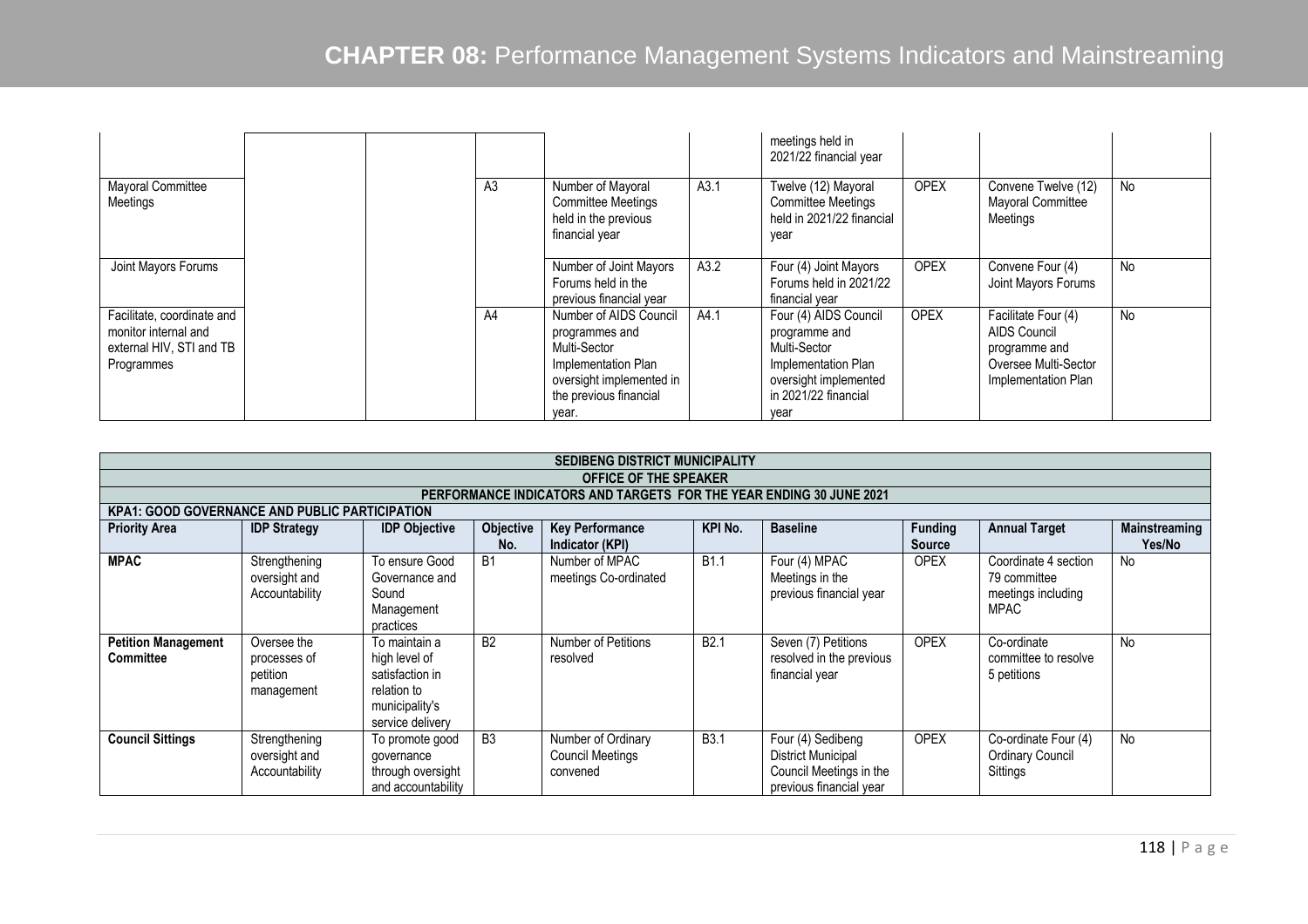| <b>District Speakers Forum</b>                | Strengthening<br>oversight and<br>Accountability                                                                                 | To promote good<br>qovernance<br>through oversight<br>and accountability               | <b>B4</b>      | Number of District<br>Speakers Forum held                                       | B4.1             | 4 District Speakers<br>Forum held in 2021/22<br>financial year                         | <b>OPEX</b> | Facilitate (4) District<br>Speakers Forum per<br>annum.                   | No        |
|-----------------------------------------------|----------------------------------------------------------------------------------------------------------------------------------|----------------------------------------------------------------------------------------|----------------|---------------------------------------------------------------------------------|------------------|----------------------------------------------------------------------------------------|-------------|---------------------------------------------------------------------------|-----------|
| <b>Councilors Welfare</b><br>and Support      | Monitor<br>implementation<br>councilor's welfare<br>and support<br>programmes                                                    | To provide<br>welfare and<br>support to<br>councilors                                  | B5             | Number of councilor's<br>welfare and support<br>programmes conducted            | B <sub>5.1</sub> | Three (3) Councilor's<br>welfare programmes in<br>the previous financial<br>year       | <b>OPEX</b> | Coordinate and<br>Conduct Three (3)<br>Welfare and Support<br>Programmes. | <b>No</b> |
| <b>Stakeholder Relation</b>                   | Improve stakeholder<br>relation through<br><b>Public Participation</b>                                                           | To ensure Good<br>Governance and<br>Sound<br>Management<br>practices                   | <b>B6</b>      | Number of stakeholder<br>engagement meetings<br>conducted                       | B6.1             | Three (3) stakeholder<br>engagements in the<br>previous financial year                 | <b>OPEX</b> | Conduct four (4)<br>stakeholder<br>engagement<br>meetings.                | No        |
| Capacity building and<br>development training | Training and<br>capacitation of<br>councilors                                                                                    | To provide<br>continuous<br>capacity and<br>development<br>programmes to<br>councilors | B <sub>7</sub> | Number of Training and<br>Development<br>Programmes for<br>Councilors conducted | B7.1             | Three (3) Training and<br>development<br>programmes in the<br>previous financial year  | <b>OPEX</b> | Identify Training and<br>Development<br>Programmes for<br>Councilors      | No        |
| <b>Women's Month</b><br><b>Celebrations</b>   | Commemorate<br>women's moth as<br>tribute to women<br>who marched to<br>Union buildings in<br>August 1956 with<br>Women's events | To reflect on the<br>Heritage and<br>meaning of<br>Women's Day                         | B <sub>8</sub> | Number of Women's<br>Month celebrations<br>conducted                            | B8.1             | Three (3) Women's<br>Month celebrations<br>conducted in the<br>previous financial year | <b>OPEX</b> | Conduct Four (4)<br>Women's month<br>programmes                           | Yes       |

|                                                                                                                                                                                                                                                          | <b>OFFICE OF THE CHIEF WHIP</b>                       |  |  |  |  |  |  |  |  |  |  |
|----------------------------------------------------------------------------------------------------------------------------------------------------------------------------------------------------------------------------------------------------------|-------------------------------------------------------|--|--|--|--|--|--|--|--|--|--|
| <b>PERFORMANCE INDICATORS AND TARGETS FOR THE YEAR ENDING 30 JUNE 2021</b>                                                                                                                                                                               |                                                       |  |  |  |  |  |  |  |  |  |  |
|                                                                                                                                                                                                                                                          | <b>KPA6: GOOD GOVERNANCE AND PUBLIC PARTICIPATION</b> |  |  |  |  |  |  |  |  |  |  |
| KPI No.<br><b>Priority Area</b><br><b>Objective</b><br><b>IDP Strategy</b><br><b>IDP Objective</b><br>Funding<br><b>Key Performance</b><br><b>Annual Target</b><br>Mainstreaming<br><b>Baseline</b><br>No.<br>Indicator (KPI)<br>Yes/No<br><b>Source</b> |                                                       |  |  |  |  |  |  |  |  |  |  |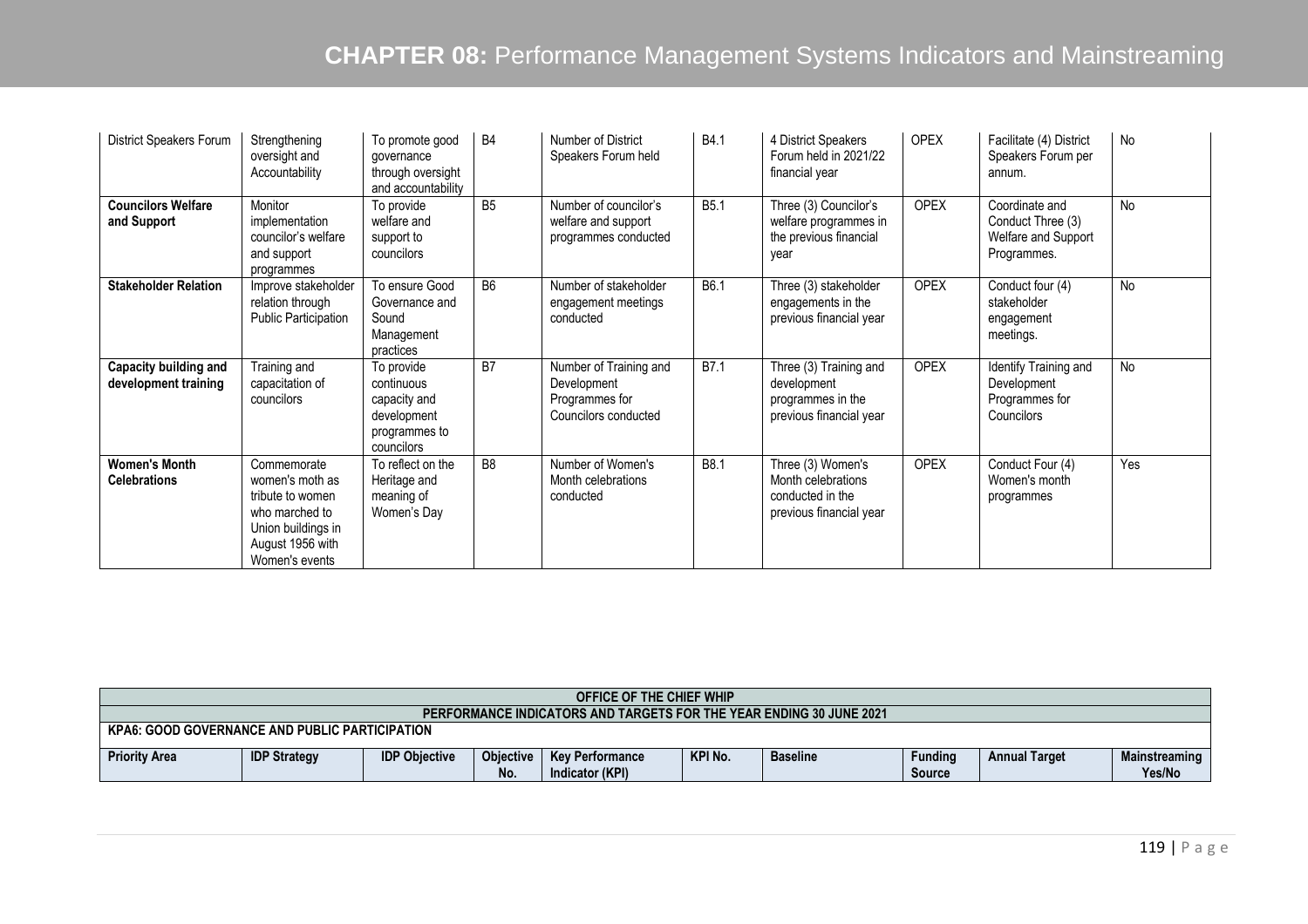| Caucus                                             | Peruse efficient.<br>accountable and<br>cooperative                                                                                           | To stabilize the<br>political<br>environment of                                      | C <sub>1</sub>  | Number of caucus<br>meetings convened                                | Caucus                                                   | Four (4) Caucus<br>Meeting in the previous<br>financial year                                    | <b>OPEX</b> | Convene Four (4)<br>Caucus meeting                                           | No        |
|----------------------------------------------------|-----------------------------------------------------------------------------------------------------------------------------------------------|--------------------------------------------------------------------------------------|-----------------|----------------------------------------------------------------------|----------------------------------------------------------|-------------------------------------------------------------------------------------------------|-------------|------------------------------------------------------------------------------|-----------|
| <b>Caucus Lekgotla</b>                             | qovernance                                                                                                                                    | the municipality                                                                     |                 | Number of District-wide<br>Caucus Lekgotla<br>Convened               | Caucus<br>Lekgotla                                       | One (1) District -wide<br>caucus in the previous<br>financial year                              | <b>OPEX</b> | Convene one (1)<br>District -wide Caucus<br>Lekgotla                         | No        |
| <b>Study Group</b>                                 | Co-ordinate political<br>study group<br>management                                                                                            | To provide<br>political oversight<br>on matters<br>brought before<br>the study group | CC <sub>2</sub> | Number of Study Group<br>meetings Convened                           | <b>Study</b><br>Group                                    | Ten (10) Study group<br>meetings convened in<br>the previous financial<br>vear                  | <b>OPEX</b> | Co-ordinate and<br>facilitate all 12 study<br>group meetings.                | <b>No</b> |
| <b>Joint Whippery</b><br><b>Strategic Session</b>  | Strengthening<br>oversight and<br>Accountability                                                                                              | To ensure Good<br>Governance and<br>Sound political<br>practices                     | CC <sub>3</sub> | Number of Annual Joint<br>Whippery Lekgotla held                     | Joint<br>Whippery<br><b>Strategic</b><br><b>Session</b>  | One (1) District Wide<br><b>Whippery Strategic</b><br>Session in the previous<br>financial year | <b>OPEX</b> | Convene one (1)<br>District Wide<br><b>Whippery Strategic</b><br>Session     | <b>No</b> |
| <b>Research and Political</b><br><b>Outreaches</b> | Strengthening<br>systems of<br>governance, and<br>the analysis of<br>political activities,<br>political thoughts<br>and political<br>behavior | To promote<br>political education                                                    | $\overline{C4}$ | Number of Research<br>and Political<br>Outreaches<br>Programmes      | Research<br>and<br><b>Political</b><br><b>Outreaches</b> | Three research and<br>political outreaches in<br>the previous financial<br>year                 | <b>OPEX</b> | Conduct Three (3)<br><b>Research and Political</b><br>Outreach<br>Programmes | No        |
| <b>PMT Meetings</b>                                | Strengthening<br>oversight and<br>Accountability                                                                                              | To ensure<br>effective political<br>management of<br>the institution.                | C <sub>5</sub>  | Number of Political<br>Management Team<br>(PMT) Meetings<br>convened | <b>PMT</b><br><b>Meetings</b>                            | Four PMT Meeting<br>Convened in the<br>previous financial year                                  | <b>OPEX</b> | Co-ordinate Four (4)<br>PMT Meetings in the                                  | No        |

### **ADMINISTRATION: TOP LAYER**

**8.2 KEY PERFORMANCE AREA: Good and Financially Sustainable Governance** *through building accountable, effective and clean government, with sound financial management, functional and effective Councils, and strong, visionary leadership. It is about compliance and competence.*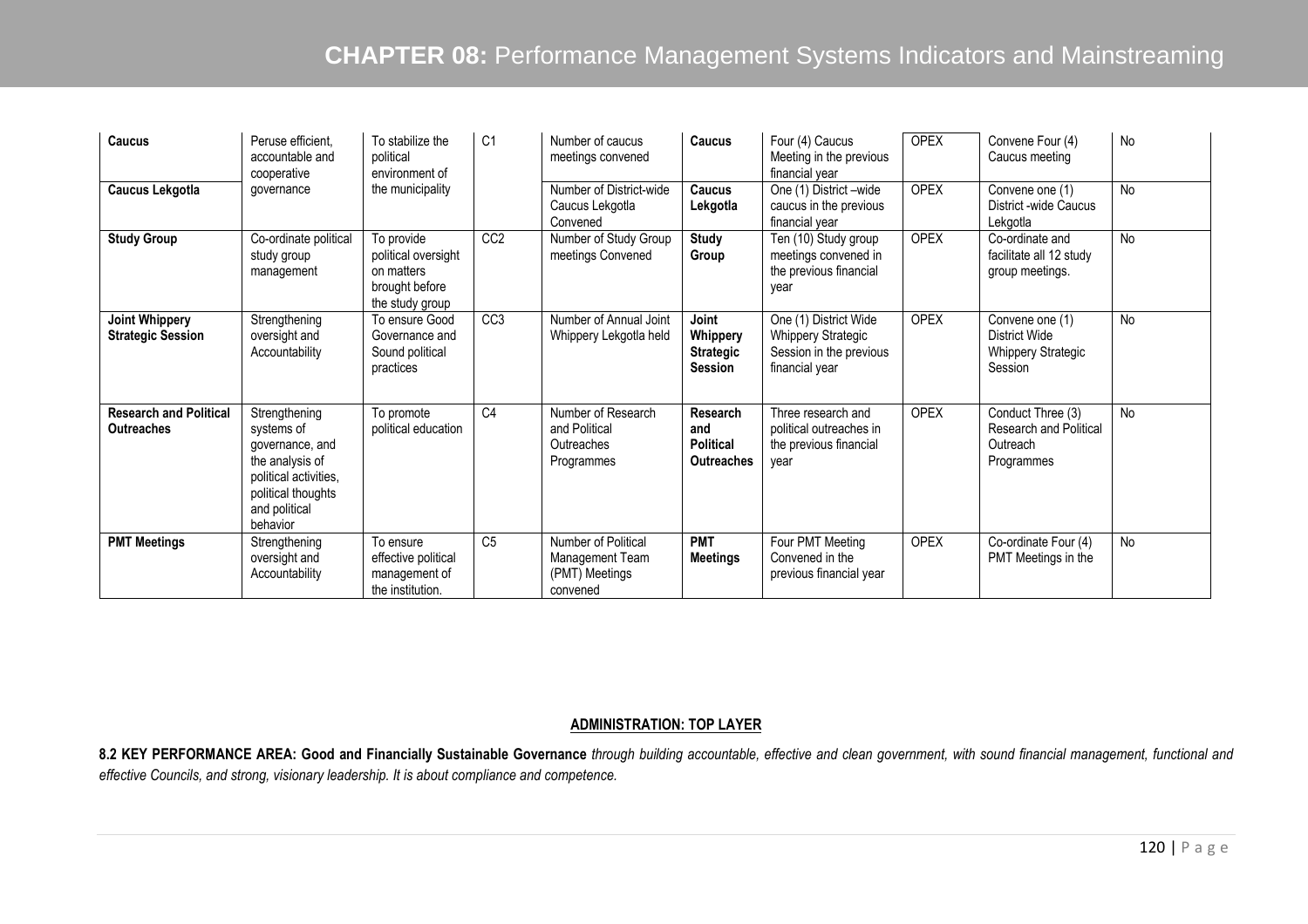|                                                                                         | OFFICE OF THE MUNICIPAL MANAGER                                                                                     |                                                                                                                                                                           |                  |                                                                                      |                  |                                                                      |                                 |                                                                                                                     |                           |  |  |  |
|-----------------------------------------------------------------------------------------|---------------------------------------------------------------------------------------------------------------------|---------------------------------------------------------------------------------------------------------------------------------------------------------------------------|------------------|--------------------------------------------------------------------------------------|------------------|----------------------------------------------------------------------|---------------------------------|---------------------------------------------------------------------------------------------------------------------|---------------------------|--|--|--|
|                                                                                         |                                                                                                                     |                                                                                                                                                                           |                  | <b>GOOD AND FINANCIALLY SUSTAINABLE GOVERNANCE</b>                                   |                  |                                                                      |                                 |                                                                                                                     |                           |  |  |  |
|                                                                                         |                                                                                                                     |                                                                                                                                                                           |                  | PERFRORMANCE INDICATORS AND TARGETS FOR THE YEAR ENDING 30 JUNE 2021                 |                  |                                                                      |                                 |                                                                                                                     |                           |  |  |  |
| <b>KPA 1:GOOD GOVERNANCE AND PUBLIC PARTICIPATION</b><br><b>IGR AND RISK MANAGEMENT</b> |                                                                                                                     |                                                                                                                                                                           |                  |                                                                                      |                  |                                                                      |                                 |                                                                                                                     |                           |  |  |  |
|                                                                                         |                                                                                                                     |                                                                                                                                                                           |                  |                                                                                      |                  |                                                                      |                                 |                                                                                                                     |                           |  |  |  |
| <b>Priority Area</b>                                                                    | <b>IDP Strategy</b>                                                                                                 | <b>IDP Objective</b>                                                                                                                                                      | Objective<br>No: | <b>Key Performance</b><br>Indicator (KPI)                                            | <b>KPI No:</b>   | <b>Baseline</b>                                                      | <b>Funding</b><br><b>Source</b> | <b>Annual Target</b>                                                                                                | Mainstreaming<br>Yes / No |  |  |  |
| Inter-<br>governmental<br><b>Relations</b><br>(IGR)                                     | To facilitate co-<br>operative government<br>through<br>communication,<br>consultation and joint<br>decision making | To promote co-<br>operative government                                                                                                                                    | D <sub>1</sub>   | Number of IGR Forums<br>coordinated                                                  | D1.1             | Four (4) IGR Forums<br>coordinated in the<br>previous financial year | <b>OPEX</b>                     | Conduct Four (4)<br><b>District IGR Forums</b><br>and 1 District-wide<br>IDP/Budget Lekgotla                        | <b>No</b>                 |  |  |  |
| <b>Risk</b><br>Management                                                               | To Assess, Identify,<br>control and monitor<br>the implementation of<br>mitigation measures                         | To ensure that the<br>municipality's risk and<br>risk exposures are<br>properly managed in<br>order to minimize<br>uncertainty and<br>maximize business<br>opportunities. | D2               | Number of Risk<br>Management Plans<br>developed                                      | D2.1             | 2021/22 Risk<br>Management Plan                                      | <b>OPEX</b>                     | Develop one (1)<br>2022/23 Risk<br>Management Plan<br>and submit to Risk<br>Management<br>Committee for<br>Approval | <b>No</b>                 |  |  |  |
|                                                                                         |                                                                                                                     |                                                                                                                                                                           |                  | Number of Risk<br>Assessments Conducted                                              | D <sub>2.2</sub> | 2021/22 Risk Registers                                               | <b>OPEX</b>                     | Conduct One (1)<br>Annual Strategic Risk<br>Assessment and<br>Report                                                | <b>No</b>                 |  |  |  |
| <b>Audit Plan</b>                                                                       | Develop, implement<br>and monitor Risk-<br>based Internal Audit<br>Coverage Plan                                    | To provide reasonable<br>assurance and<br>independent opinions<br>to management and<br>council                                                                            | $\overline{D3}$  | Number of Internal Audit<br>Coverage Plans<br>Developed                              | D <sub>3.1</sub> | 2020/21 Audit Plan                                                   | <b>OPEX</b>                     | Improve on the<br>Internal Audit Function<br>capability                                                             | <b>No</b>                 |  |  |  |
| <b>SDBIP</b>                                                                            | Ensure measurable<br>performance and<br>transparent monitoring<br>of the municipal<br>performance.                  | To ensure Good<br>Governance; Sound<br>and Accountable<br>Management<br>practices                                                                                         | D <sub>4</sub>   | Number of Service<br>Delivery and Budget<br>Implementation Plans<br>(SDBIP) approved | D4.1             | Development of SDBIP                                                 | <b>OPEX</b>                     | Develop one (1)<br>2022/23 SDBIP                                                                                    | <b>No</b>                 |  |  |  |
| <b>PMS</b>                                                                              | Co-ordinate<br>Performance<br>Reporting, Monitoring<br>and Evaluation                                               | To promote a culture<br>of accountability                                                                                                                                 | D <sub>5</sub>   | Number of Performance<br><b>Management Reports</b><br>produced                       | D5.1             | Performance monitoring<br>and evaluation                             | <b>OPEX</b>                     | Monitor and evaluate<br>2022/23 municipal<br>performance and<br>produce Four (4)<br>Reports                         | <b>No</b>                 |  |  |  |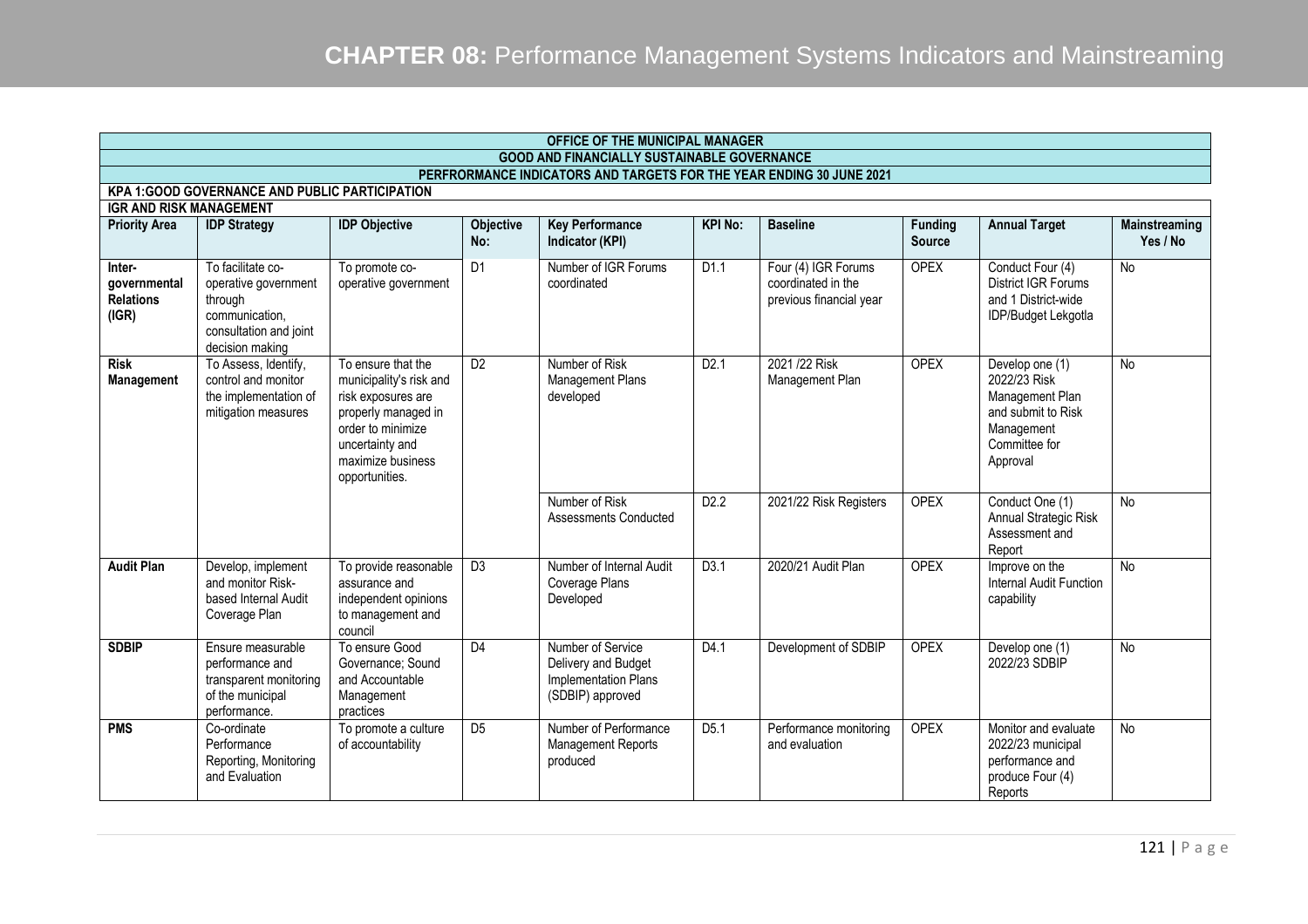| Quality<br>Assurance            | Ensure necessary<br>actions are taken<br>against all findings<br>raised by the Auditor<br>General | To promote a culture<br>of accountability                       | D <sub>6</sub>   | Percentage of Auditor<br>General findings resolved                                                                        | D6.1                       | Number and<br>Implementation of Audit<br><b>Action Plan</b>                                                                                                      | <b>OPEX</b>                | Monitor the<br>implementation of the<br><b>Audit Action Plans</b>                                             | No             |
|---------------------------------|---------------------------------------------------------------------------------------------------|-----------------------------------------------------------------|------------------|---------------------------------------------------------------------------------------------------------------------------|----------------------------|------------------------------------------------------------------------------------------------------------------------------------------------------------------|----------------------------|---------------------------------------------------------------------------------------------------------------|----------------|
|                                 | Co-ordinate Municipal<br>Reporting                                                                | To ensure clean<br>accountable and<br>transparent<br>qovernance | $\overline{D7}$  | Number of Annual Reports<br>submitted to Auditor<br><b>General and Council</b>                                            | D7.1                       | 2021/22 Annual Report                                                                                                                                            | <b>OPEX</b>                | Develop and Submit<br>2019/20 Annual<br>Report to council                                                     | No             |
| Contract<br>Management          | Oversee the<br>implementation of<br>contract management<br>by clusters                            | To provide legal<br>advice to<br>management and<br>council      | D <sub>9</sub>   | Number of contract<br>management oversight<br>reports produced                                                            | D <sub>9.1</sub>           | Four Contract<br>management oversight<br>reports in 2021/22<br>financial year                                                                                    | <b>OPEX</b>                | Oversee the<br>implementation of<br>contract management<br>and report quarterly                               | <b>No</b>      |
| External<br>Communication<br>s: | Build high level<br>stakeholder relations,<br>effective                                           | To ensure Good<br>Governance and<br>Sound Management            | D10              | Number of Communication<br>strategies Implemented                                                                         | D <sub>10.1</sub>          | Communication strategies<br>Implemented in 2021/22<br>financial year.                                                                                            | <b>OPEX</b>                | Implementation of<br>Communication strategy                                                                   | $\overline{N}$ |
|                                 | Communication and<br>Branding                                                                     | practices                                                       | DT11             | Number of Media Monitoring<br>Services Implemented<br>Number of Marketing and<br><b>Branding Strategy</b><br>Implemented. | D <sub>11.1</sub><br>D11.2 | <b>Media Monitoring Services</b><br>implemented in 2021/22<br>financial year.<br>Marketing and Branding<br>Strategy<br>Implemented in 2021/22<br>financial year. | <b>OPEX</b><br><b>OPEX</b> | Implementation of Media No<br>Monitoring Services.<br>Implementation of<br>Marketing and Branding<br>Strategy | No             |
|                                 |                                                                                                   |                                                                 | D <sub>12</sub>  | Number of District<br><b>Communications Forum</b><br>Meetings                                                             | D <sub>12.1</sub>          | <b>District Communications</b><br>Forum Meetings<br>coordinated in<br>2021/22 financial<br>year                                                                  | <b>OPEX</b>                | Coordinate 11<br><b>District Communications</b><br>Forum Meetings                                             | N <sub>o</sub> |
|                                 |                                                                                                   |                                                                 | D13              | Number of External<br>newsletters developed, printe<br>and distributed.                                                   | D <sub>13.1</sub>          | External newsletters<br>developed, printed<br>and distributed in<br>2020/21 financial<br>vear                                                                    | <b>OPEX</b>                | Develop, Print and<br>Distribute 1 External<br>newsletters each quarter                                       | <b>No</b>      |
|                                 |                                                                                                   |                                                                 | D14              | Number of media<br>engagements<br>facilitated                                                                             | $\overline{D1}4.1$         | Media engagements<br>Facilitated in 2020/21<br>financial year.                                                                                                   | <b>OPEX</b>                | Facilitate media<br>engagements                                                                               | No             |
|                                 |                                                                                                   |                                                                 | $\overline{D15}$ | Number of<br>Social media policy<br>Implemented                                                                           | D <sub>15.1</sub>          | Social media policy<br>Implemented in 2021/22<br>financial year                                                                                                  | <b>OPEX</b>                | Implementation of<br>Social media policy                                                                      | <b>No</b>      |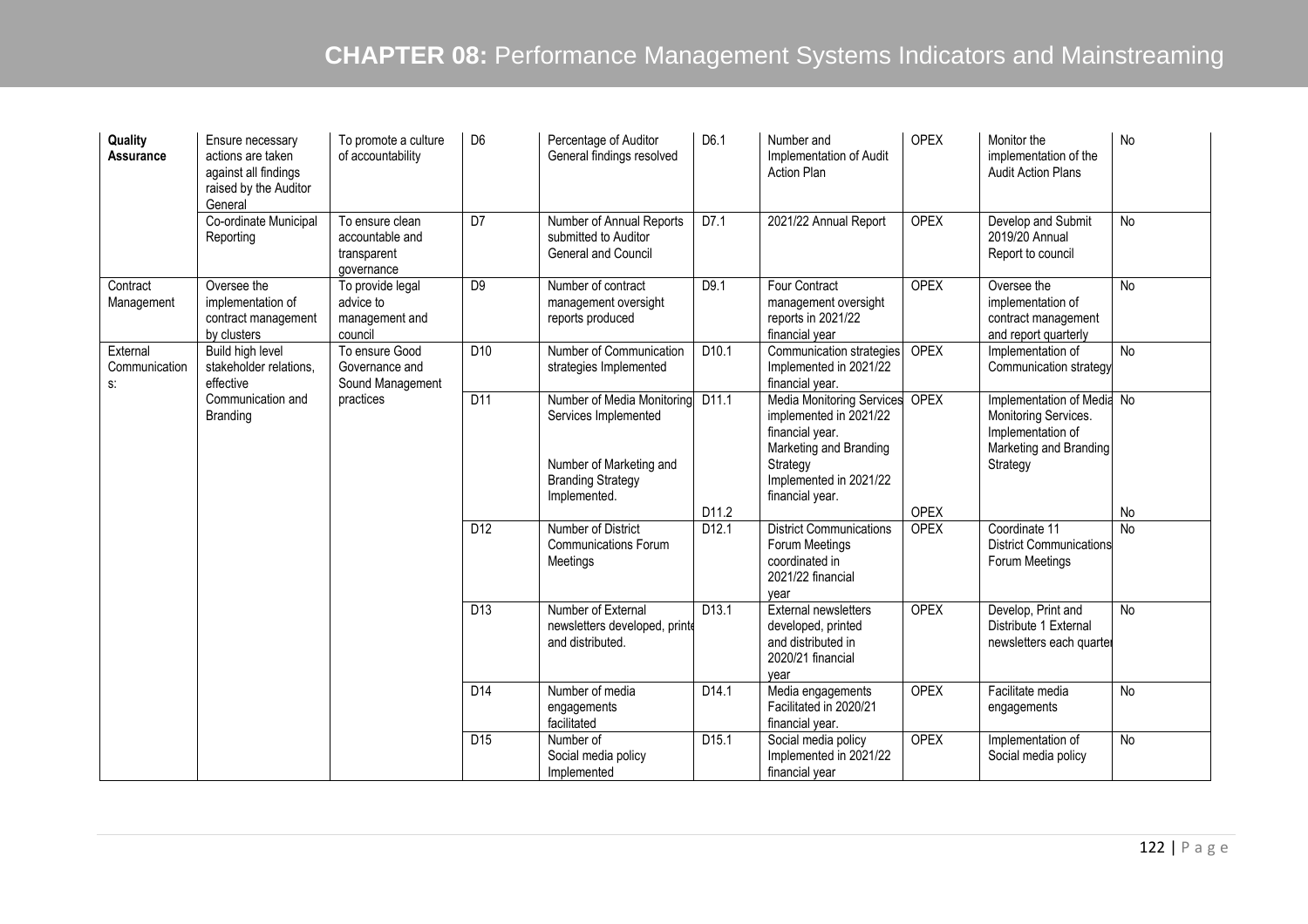8.3 IDP Key Priority Area: Reinvent our Economy: from an old to a new by consolidating existing sectors and exploring new sectors of growth and in this way build local economies to create more employment and *sustainable livelihoods.* 

### **Strategic Planning, Economic Development and Housing**

|                                                            | STRATEGIC PLANNING AND ECONOMIC DEVELOPMENT                                               |                                                                                                               |                         |                                                                                                                  |                  |                                                                                          |                                 |                                                                                                                                                |                           |  |  |  |
|------------------------------------------------------------|-------------------------------------------------------------------------------------------|---------------------------------------------------------------------------------------------------------------|-------------------------|------------------------------------------------------------------------------------------------------------------|------------------|------------------------------------------------------------------------------------------|---------------------------------|------------------------------------------------------------------------------------------------------------------------------------------------|---------------------------|--|--|--|
|                                                            |                                                                                           |                                                                                                               |                         | REINVENTING THE ECONOMY AND REINTEGRATING THE REGION                                                             |                  |                                                                                          |                                 |                                                                                                                                                |                           |  |  |  |
|                                                            |                                                                                           |                                                                                                               |                         | PERFRORMANCE INDICATORS AND TARGETS FOR THE YEAR ENDING 30 JUNE 2021                                             |                  |                                                                                          |                                 |                                                                                                                                                |                           |  |  |  |
|                                                            | <b>KPA 2: LOCAL ECONOMIC DEVELOPMENT</b>                                                  |                                                                                                               |                         |                                                                                                                  |                  |                                                                                          |                                 |                                                                                                                                                |                           |  |  |  |
|                                                            | INTEGRATED DEVELOPMENT PLAN(IDP)                                                          |                                                                                                               |                         |                                                                                                                  |                  |                                                                                          |                                 |                                                                                                                                                |                           |  |  |  |
| <b>Priority Area</b>                                       | <b>IDP Strategy</b>                                                                       | <b>IDP Objective</b>                                                                                          | <b>Objective</b><br>No: | <b>Key Performance</b><br>Indicator (KPI)                                                                        | <b>KPI No:</b>   | <b>Baseline</b>                                                                          | <b>Funding</b><br><b>Source</b> | <b>Annual Target</b>                                                                                                                           | Mainstreaming<br>Yes / No |  |  |  |
| <b>GDS III</b>                                             | Consolidate, Review<br>and monitor Growth and<br>Development Strategy<br>(GDS             | To co-ordinate the<br>implementation of<br>Regional Growth and<br>development strategy                        | E <sub>1</sub>          | Number of Reports on<br>Growth and<br>Development Strategy                                                       | E1.1             | 2021/22 Progress report<br>on GDS III                                                    | <b>OPEX</b>                     | Produce one (1)<br>report on Growth and<br>Development Strategy<br>03                                                                          | No                        |  |  |  |
| <b>IDP</b>                                                 | Coordinate<br>developmentally-<br>oriented municipal<br>planning                          | To determine and plan<br>for the developmental<br>needs of the people of<br>Sedibeng District<br>Municipality | E2                      | Number of Integrated<br>Development Plans<br>developed                                                           | E2.1             | 2021/22 IDP                                                                              | <b>OPEX</b>                     | Develop one (1)<br>approved IDP                                                                                                                | <b>No</b>                 |  |  |  |
| Development of<br>Spatial<br>Development<br>Framework      | Review of sector<br>development plan and<br>strategies                                    | To ensure coherent<br>strategic planning<br>through Spatial<br>Development<br>Framework (SDF)                 | E3                      | Number of Sector<br>Development Plans<br>reviewed                                                                | E3.1             | Spatial Development<br>Framework adopted in<br>previous financial year<br>2021/22.       | <b>DRDLR</b>                    | Review development<br>planning policies and<br>submit to council for<br>approval                                                               | No                        |  |  |  |
| Housing and<br>Urban Renewal<br>programme                  | Promote Urban Renewal<br>and modernize urban<br>development                               | To redress the spatial<br>distortions of the<br>Region                                                        | E4                      | Number reports on<br>Housing and urban<br>renewal programmes<br>coordinated                                      | E4.1             | Housing and urban<br>renewal programmes<br>coordinated in the<br>previous financial year | <b>CAPEX</b>                    | Coordinate, monitor<br>and report quarterly<br>on the implementation<br>of Evaton Urban<br>Renewal Project<br>Hostels Upgrading<br>Programmes. | <b>No</b>                 |  |  |  |
| Regional<br>Southern<br>Corridor<br>Projects<br>reporting. | To assist the Region to<br>address past spatial<br>imbalances and land-<br>use management | Promote Regional<br><b>Economic Development</b>                                                               | E <sub>5</sub>          | Number of progress<br>reports on the<br>implementation plans of<br>Regional Southern<br><b>Corridor Projects</b> | E <sub>5.1</sub> | Southern Corridor<br>Regional<br>Implementation Plan<br>Projects.                        | <b>CAPEX</b>                    | Co-ordinate the<br>Implementation of the<br>14 Southern Corridor<br>Regional<br>Implementation Plan<br>Projects and produce<br>four reports    | <b>No</b>                 |  |  |  |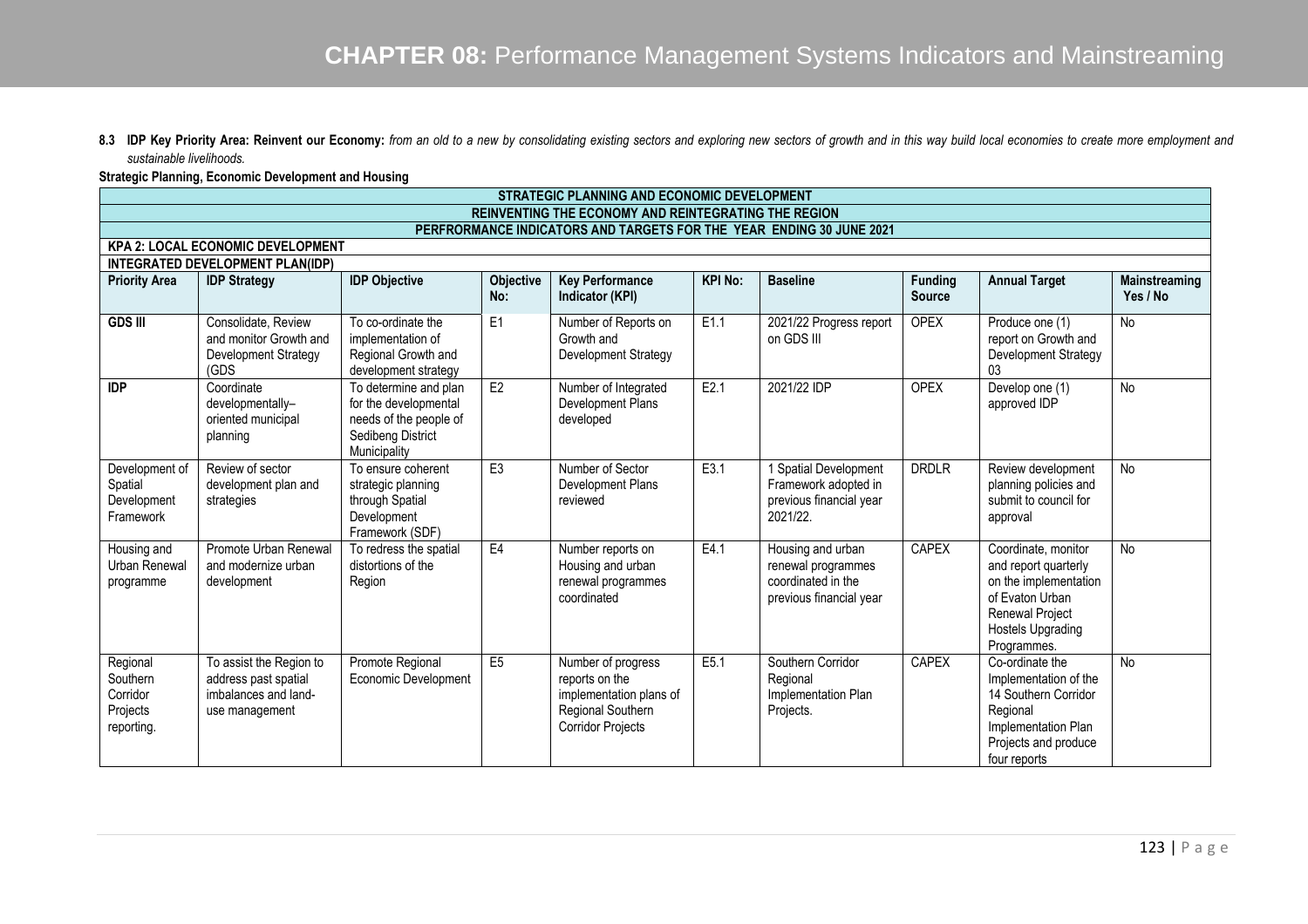| <b>SMMEs</b><br>(Emerging<br>Farmers) and<br>Cooperatives<br>Development | Ensure that adequate<br>financial and non-<br>financial assistance is<br>provided to SMMEs and<br>Cooperatives |                                                                                  |     | Number of SMMEs and<br>Cooperatives<br>capacitated                                   | E8.2  | 50 Cooperatives and<br>SMME's (Emerging<br>Farmers) trained in the<br>previous financial year                            | CAPEX        | Co-ordinate<br>Capacitation and<br>support 30 SMME's<br>((Emerging Farmers)<br>and Cooperatives)<br>and produce four $(4)$<br>reports | No        |
|--------------------------------------------------------------------------|----------------------------------------------------------------------------------------------------------------|----------------------------------------------------------------------------------|-----|--------------------------------------------------------------------------------------|-------|--------------------------------------------------------------------------------------------------------------------------|--------------|---------------------------------------------------------------------------------------------------------------------------------------|-----------|
| Tourism<br><b>Demand</b>                                                 | Promote and Develop<br>Tourism and Leisure<br>sector                                                           | To Create tourism<br>demand through<br>targeted tourism<br>marketing initiatives | E9  | Number of marketing<br>and Tourism Initiatives<br>participated in and<br>reported on | E9.1  | Participated in Four<br>Tourism and Marketing<br>Initiatives in the previous<br>financial year 2021/22                   | <b>OPEX</b>  | Identify and<br>participate in (4)<br>Marketing and<br>Tourism initiative and<br>produce four (4)<br>quarterly reports.               | <b>No</b> |
| Tourism<br><b>Supply</b>                                                 |                                                                                                                | Develop Skills and<br>products in the tourism<br>industry                        | E10 | Number of development<br>and tourism awareness<br>programmes facilitated.            | E10.1 | 4) Skills development<br>and tourism awareness<br>programmes and reports<br>submitted in 2021/22<br>financial year.      | <b>OPEX</b>  | Facilitate four (4) skills<br>development and<br>tourism awareness<br>programmes and<br>reports.                                      | <b>No</b> |
| <b>Fresh Produce</b><br><b>Market</b>                                    | To provide a central<br>market distribution<br>system for the region<br>and maximize municipal<br>revenue      | To provide efficient<br>services to local<br>suppliers and buyers                | E11 | Number of Fresh<br>Produce Markets reports<br>submitted to council                   | E11.1 | Four (4) Fresh Produce<br><b>Market Strategy</b>                                                                         | <b>CAPEX</b> | Produce four Fresh<br>Produce Reports and<br>submit to council                                                                        | <b>No</b> |
| Agriculture                                                              | To promote and develop<br>agricultural sector                                                                  | To facilitate<br>Implementation of the<br>Mega Agri park                         | E12 | Number of reports on<br>the Milling plant within<br>the Mega Agri park<br>Project.   | E12.1 | Four $(4)$ reports on<br>Milling plant within the<br>Mega Agri park Project<br>in the previous 2021/22<br>financial year | CAPEX        | Implement the Milling<br>plant within the Mega<br>Agri park Project.                                                                  | No        |

8.4 KEY PERFORMANCE AREA: Reintegrating our Region *with the rest of Gauteng, South and Southern African to move from an edge to a frontier Region, through improving connectivity and transport links.* A key advantage of Sedibeng is its proximity and linkages into to the Gauteng urban Complex as well as strong links with Sasolburg in the Northern Free State.

One of its weaknesses is poor intra-Sedibeng links due in part to Poor East-West transport routes.

Key to reintegration is creating sewer scheme, high levels of transport and other forms of connectivity.

### **TRANSPORT AND INFRASTRUCTURE AND ENVIROMENT REVIVING A SUSTAINANBLE ENVIROMENT AND RE-INTERGRATING THE REGION**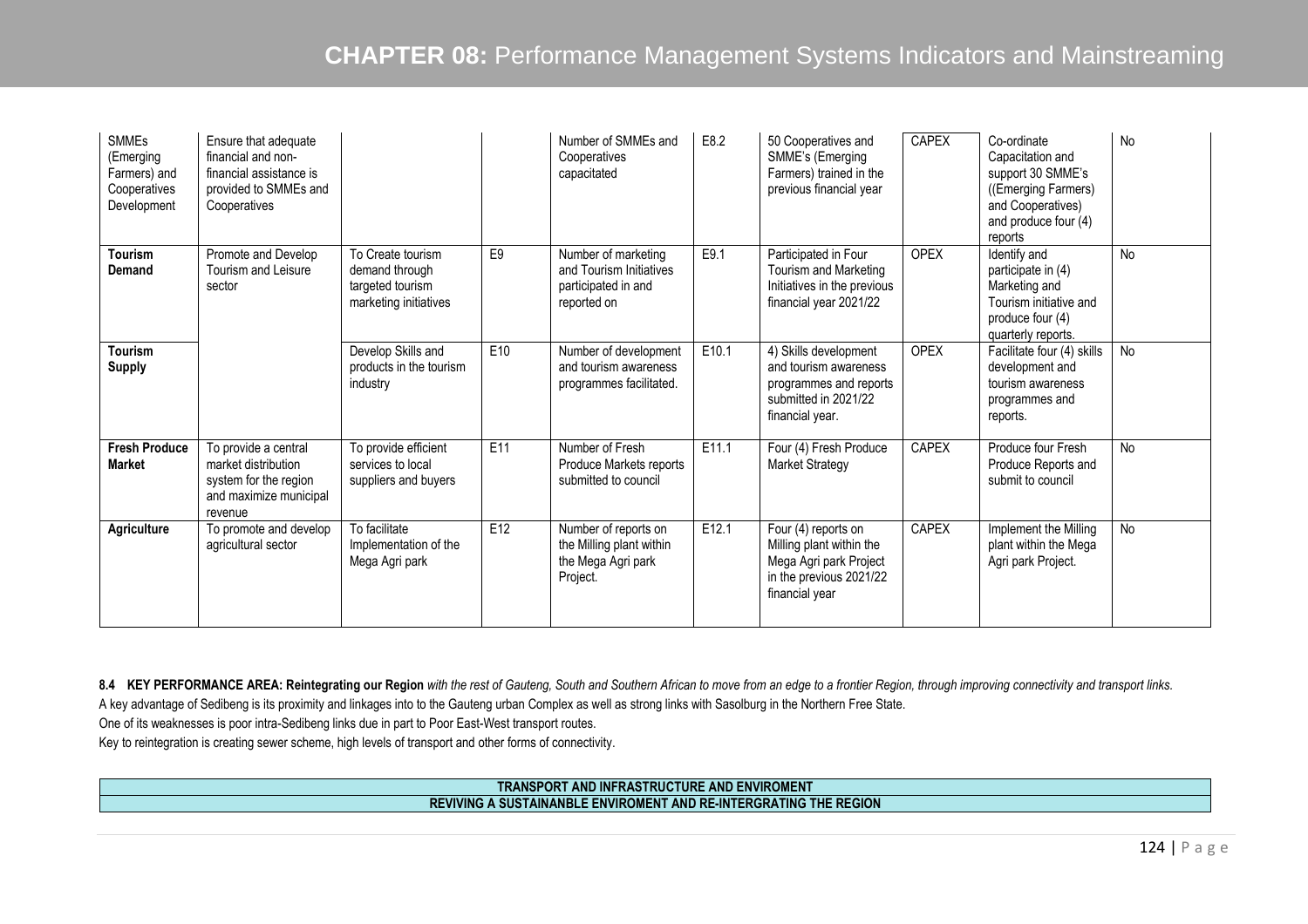|                                                                | PERFRORMANCE INDICATORS AND TARGETS FOR THE YEAR ENDING 30 JUNE 2022                                                                                  |                                                                                                                                                                      |                  |                                                                                                                                                                                                                                                                             |                |                                                             |                       |                                                                                                    |                |  |  |  |
|----------------------------------------------------------------|-------------------------------------------------------------------------------------------------------------------------------------------------------|----------------------------------------------------------------------------------------------------------------------------------------------------------------------|------------------|-----------------------------------------------------------------------------------------------------------------------------------------------------------------------------------------------------------------------------------------------------------------------------|----------------|-------------------------------------------------------------|-----------------------|----------------------------------------------------------------------------------------------------|----------------|--|--|--|
| <b>KPA 4: BASIC SERVICES AND INFRASTRUCTURE</b>                |                                                                                                                                                       |                                                                                                                                                                      |                  |                                                                                                                                                                                                                                                                             |                |                                                             |                       |                                                                                                    |                |  |  |  |
| <b>TRANSPORT</b><br><b>Priority Area</b>                       | <b>IDP Strategy</b>                                                                                                                                   | <b>IDP Objective</b>                                                                                                                                                 | <b>Objective</b> | <b>Key Performance</b>                                                                                                                                                                                                                                                      | <b>KPI No:</b> | <b>Baseline</b>                                             | <b>Funding</b>        | <b>Annual Target</b>                                                                               | Mainstreaming  |  |  |  |
|                                                                |                                                                                                                                                       |                                                                                                                                                                      | No:              | Indicator (KPI)                                                                                                                                                                                                                                                             |                |                                                             | <b>Source</b>         |                                                                                                    | Yes / No       |  |  |  |
| Development of<br>Integrated<br><b>Transport Plan</b><br>(ITP) | Plan and develop<br>accessible, safe and<br>affordable public<br>transport systems and<br>facilities.                                                 | To promote efficient and<br>effective Integrated<br>Service that addresses<br>the socio-economic and<br>environmental<br>development<br>imperatives of the<br>region | G <sub>1</sub>   | <b>RRAMS Rural</b><br>$\bullet$<br>Roads Assets<br>Management<br>Systems<br>House hold travel<br>$\bullet$<br>survey<br>Regular Traffic<br>$\bullet$<br>counts<br>Public transport<br>$\bullet$<br>infrastructure audit<br>Public transport<br>$\bullet$<br>operations plan | G1.1           | Integrated Transport Plan<br>(ITP)                          | Dept. of<br>Transport | Review Integrated<br>Transport plan and<br>submit to council for<br>approval                       | <b>No</b>      |  |  |  |
| Airport                                                        | To monitor the<br>operations of the<br>airport                                                                                                        | To provide self-<br>sustainable airport<br>services                                                                                                                  | G2               | Number of reports in<br><b>Airports Operations</b>                                                                                                                                                                                                                          | G2.1           | <b>New</b>                                                  | <b>OPEX</b>           | Monitor Operations of<br>the airport and<br>produce four reports                                   | <b>No</b>      |  |  |  |
| Regional<br>Infrastructure<br>Projects                         | Plan for effective,<br>efficient and<br>sustainable<br>infrastructural projects,<br>water and sanitation<br>services, and provision<br>of electricity | To ensure effective<br>delivery of infrastructure<br>services                                                                                                        | G3               | Number of Regional<br>Infrastructure Projects<br>monitored                                                                                                                                                                                                                  | G3.1           | Bi-annual reports per<br>projects were tabled to<br>council | <b>OPEX</b>           | Monitor<br>implementation of all<br>regional infrastructure<br>projects and report bi-<br>annually | <b>No</b>      |  |  |  |
| <b>License Service</b><br><b>Centres</b>                       | Render effective,<br>efficient and customer-<br>oriented licensing<br>services in the region                                                          | To ensure effective<br>delivery of licensing<br>services                                                                                                             | G4               | Number of reports on<br>implementation of<br>Licensing Services.                                                                                                                                                                                                            | G4.1           | Four (4) reports in 2021/22<br>Financial year               | <b>OPEX</b>           | Produce four reports<br>on implementation of<br><b>Licensing Services</b>                          | <b>No</b>      |  |  |  |
| <b>Air Quality</b>                                             | Implementation of<br>effective environment<br>management in the                                                                                       | To promote efficient and<br>effective Integrated<br>Service that addresses                                                                                           | G5               | Number of reports on<br><b>Ambient Air Quality</b><br>monitoring station                                                                                                                                                                                                    | G5.1           | No Air Quality<br>Management Plan                           | <b>OPEX</b>           | Produce four reports<br>on Ambient Air Quality<br>monitoring stations                              | $\overline{N}$ |  |  |  |
| Environmental<br><b>Awareness</b>                              | Sedibeng District                                                                                                                                     | the socio-economic and<br>environmental<br>development<br>imperatives of the<br>region                                                                               |                  | Number of<br>Environmental<br>Awareness Campaigns                                                                                                                                                                                                                           | G6.1           | Four (4) Campaigns on<br>2021/22                            | <b>OPEX</b>           | Conduct Four (4)<br>Environmental<br>Awareness<br>Campaigns                                        | <b>No</b>      |  |  |  |
| <b>Municipal</b><br><b>Health Services</b>                     | Ensure a safe and<br>healthy environment                                                                                                              | To promote efficient and<br>effective Integrated                                                                                                                     | G7               | Percentage of<br>compliance to Municipal                                                                                                                                                                                                                                    | G7.1           | 88% Compliance<br>Achieved in 2021/22                       | <b>OPEX</b>           | <b>Render Municipal</b><br>Heath Services at                                                       | <b>No</b>      |  |  |  |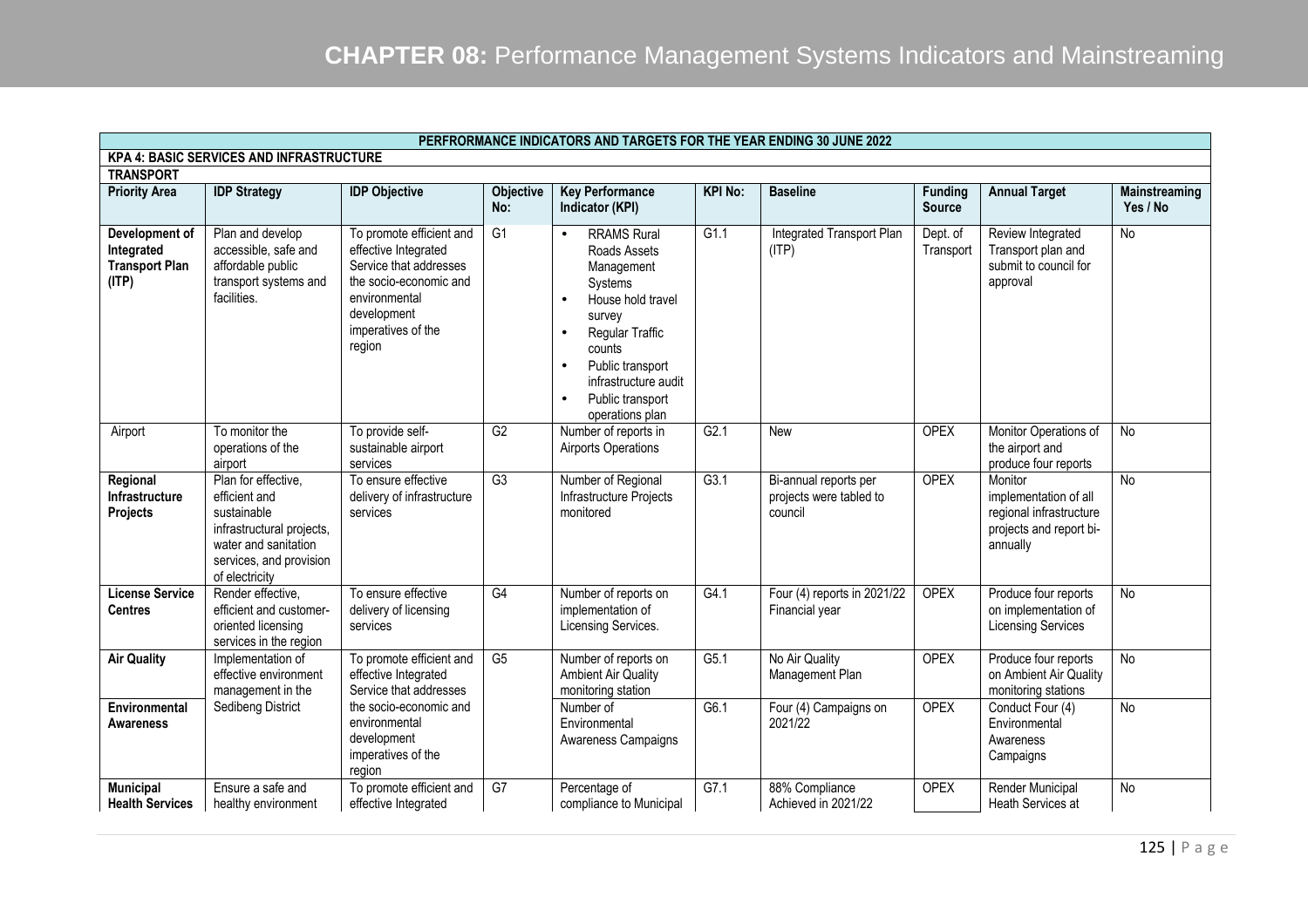|             | for people to live and<br>work in and reduce<br>environmental health<br>risk | Service that addresses<br>the socio-economic and<br>environmental<br>development<br>imperatives of the<br>region                                                                |    | Health Norms and<br>Standards                                               |      | Report not yet reviewed                                                                         |              | 50% compliance with<br>National Health<br>Norms and Standards<br>and report |     |
|-------------|------------------------------------------------------------------------------|---------------------------------------------------------------------------------------------------------------------------------------------------------------------------------|----|-----------------------------------------------------------------------------|------|-------------------------------------------------------------------------------------------------|--------------|-----------------------------------------------------------------------------|-----|
| <b>EPWP</b> | Creating work<br>opportunities in public<br>social programmes                | To create decent work & I<br>sustainable livelihoods.<br>education, health; rural<br>development; food<br>security & land reform.<br>To promote local<br>economic opportunities | E8 | Number Expanded<br>Public Works Program<br>(EPWP) beneficiaries<br>employed | E8.1 | Hundred and twenty-two<br>(67) EPWP beneficiaries<br>employed in the previous<br>financial year | <b>CAPEX</b> | Employ 55 EPWP<br>beneficiaries                                             | Yes |

8. 5 KEY PERFORMANCE AREA: Good and Financially Sustainable Governance through building accountable, effective and clean government, with sound financial management, functional and *effective Councils, and strong, visionary leadership. It is about compliance and competence.* 

|                                                                                                                                                                                                                                                  | <b>FINANCE CLUSTER - CUSTODIAN: CHIEF FINANCIAL OFFICER</b>          |                                                                     |                |                                                                         |      |                                                                                                                  |             |                                                                                           |               |  |  |  |  |
|--------------------------------------------------------------------------------------------------------------------------------------------------------------------------------------------------------------------------------------------------|----------------------------------------------------------------------|---------------------------------------------------------------------|----------------|-------------------------------------------------------------------------|------|------------------------------------------------------------------------------------------------------------------|-------------|-------------------------------------------------------------------------------------------|---------------|--|--|--|--|
|                                                                                                                                                                                                                                                  | <b>GOOD AND FINANCIALLY SUSTAINABLE GOVERNANCE</b>                   |                                                                     |                |                                                                         |      |                                                                                                                  |             |                                                                                           |               |  |  |  |  |
|                                                                                                                                                                                                                                                  | PERFRORMANCE INDICATORS AND TARGETS FOR THE YEAR ENDING 30 JUNE 2022 |                                                                     |                |                                                                         |      |                                                                                                                  |             |                                                                                           |               |  |  |  |  |
| KPA 2: MUNICIPAL FINANCIAL VIABILITY AND MANAGEMENT                                                                                                                                                                                              |                                                                      |                                                                     |                |                                                                         |      |                                                                                                                  |             |                                                                                           |               |  |  |  |  |
|                                                                                                                                                                                                                                                  |                                                                      |                                                                     |                | OFFICE OF THE CHIEF FINANCIAL OFFICER                                   |      |                                                                                                                  |             |                                                                                           |               |  |  |  |  |
| <b>Annual Target</b><br><b>Priority Area</b><br><b>IDP Strategy</b><br><b>IDP Objective</b><br>Objective<br><b>Funding</b><br><b>Key Performance</b><br><b>KPI No:</b><br><b>Baseline</b><br>Yes / No<br>No:<br>Indicator (KPI)<br><b>Source</b> |                                                                      |                                                                     |                |                                                                         |      |                                                                                                                  |             |                                                                                           | Mainstreaming |  |  |  |  |
| Implementation<br>of MSCOA<br>reforms                                                                                                                                                                                                            | Progressive<br>Compliance with<br><b>MSCOA</b> regulations           | To ensure successful<br>implementation of the<br>MSCOA regulations  | F <sub>1</sub> | Percentage of<br>transacting on MSCOA<br>posting accounts               | F1.1 | New Target                                                                                                       | <b>OPEX</b> | Implement 100% of<br><b>MSCOA</b><br>Regulations on<br>account posting of<br>transactions | <b>No</b>     |  |  |  |  |
| <b>Municipal budget</b>                                                                                                                                                                                                                          | Compile a realistic<br>and funded budget                             | To provide a realistic<br>financial planning of the<br>municipality | F <sub>2</sub> | Number of municipal<br>budgets approved                                 | F2.1 | One (1) annual municipal<br>budget in the previous<br>financial year                                             | Capex       | Compile one (01)<br>annual budget and<br>submit to Council<br>for approval                | <b>No</b>     |  |  |  |  |
| Procurement<br>Plan                                                                                                                                                                                                                              | Development of an<br>annual Procurement<br>Plan                      | To determine<br>procurement<br>requirements and<br>timeframes       | F <sub>3</sub> | Number of<br>Procurement plans and<br>submitted to National<br>Treasury | F3.1 | One (01) annual Capex<br>Procurement plan<br>submitted to National<br>Treasury in the previous<br>financial year | <b>OPEX</b> | Submit one (01)<br>annual Capex<br>Procurement plan to<br>National Treasury               | <b>No</b>     |  |  |  |  |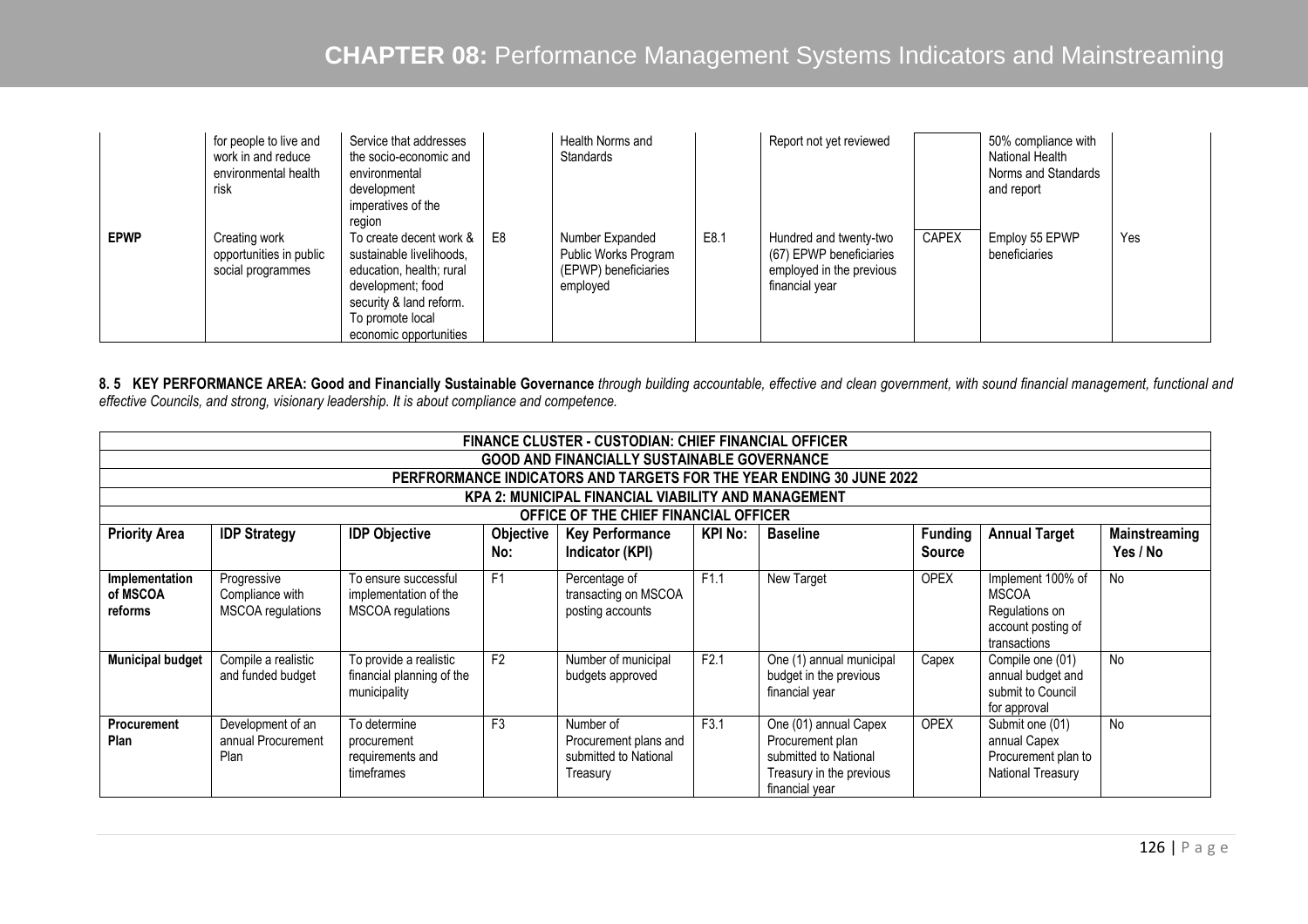| Cost<br><b>Containment</b>              | <b>Implement Cost</b><br>Containment<br>Strategy                              | To promote sound<br>financial<br>administration<br>practices           | F <sub>4</sub> | Percentage of cost<br>saving realized                                       | F4.1 | 5% cost saving realized<br>in the previous financial<br>year                                              | <b>OPEX</b> | Realize 1% of<br>total annual<br>saving on<br>operating budget<br>within general<br>expenses and<br>produce four<br>reports          | No  |
|-----------------------------------------|-------------------------------------------------------------------------------|------------------------------------------------------------------------|----------------|-----------------------------------------------------------------------------|------|-----------------------------------------------------------------------------------------------------------|-------------|--------------------------------------------------------------------------------------------------------------------------------------|-----|
| Municipal<br><b>Tariffs</b>             | Review tariff<br>structure and<br>income generating<br>tariffs                | To review the<br>effectiveness of the<br>existing tariff<br>structures | F <sub>5</sub> | Number of<br>municipal tariff<br>reviews conducted                          | F5.1 | One (1) Review of tariff<br>structures conducted in<br>the previous financial<br>year                     | Capex       | Tariffs Review for<br>the 2022/23<br>financial year and<br>submit to Council<br>for approval                                         | No  |
| <b>GEYODI</b><br>Compliance             | Monitor adherence<br>to GEYODI                                                | To adhere to<br><b>GEYODI</b><br>requirements                          | F6             | Number of jobs<br>awarded to people<br>with disability                      | F6.1 | Number of jobs<br>awarded to people with<br>disabilities on the<br>previous financial year                | <b>OPEX</b> | Total number of<br>jobs awarded and<br>services rendered<br>by people with<br>disabilities per<br>annum and<br>produce one<br>report | Yes |
|                                         |                                                                               |                                                                        |                | Number of jobs<br>awarded to Women<br>owned businesses to<br>date           | F6.2 | Number of jobs<br>awarded to women<br>owned businesses in the<br>previous financial year                  | <b>OPEX</b> | Total number<br>annual jobs<br>awarded and<br>services rendered<br>by women and per<br>annum produce<br>one report                   | Yes |
|                                         |                                                                               |                                                                        |                | Number of jobs<br>awarded to Youth<br>owned businesses to<br>date           | F6.3 | Number of jobs<br>awarded to youth<br>owned businesses in the<br>previous financial year                  | <b>OPEX</b> | Total number of<br>jobs awarded and<br>services rendered<br>by youth per<br>annum and<br>produce one<br>report                       | Yes |
| <b>Local Business</b><br><b>Support</b> | To prioritize<br>procurement of<br>goods and services<br>from local suppliers | To provide support<br>and develop local<br>businesses                  | ${\rm F}7$     | Percentage of jobs<br>awarded to local<br>SMMEs and<br>Cooperatives to date | F6.4 | Number of job<br>opportunities awarded<br>to SMME's and<br>Cooperatives in the<br>previous financial year | <b>OPEX</b> | Total number of<br>jobs awarded and<br>services rendered<br>by SMMEs and<br>Cooperatives per<br>annum and                            | Yes |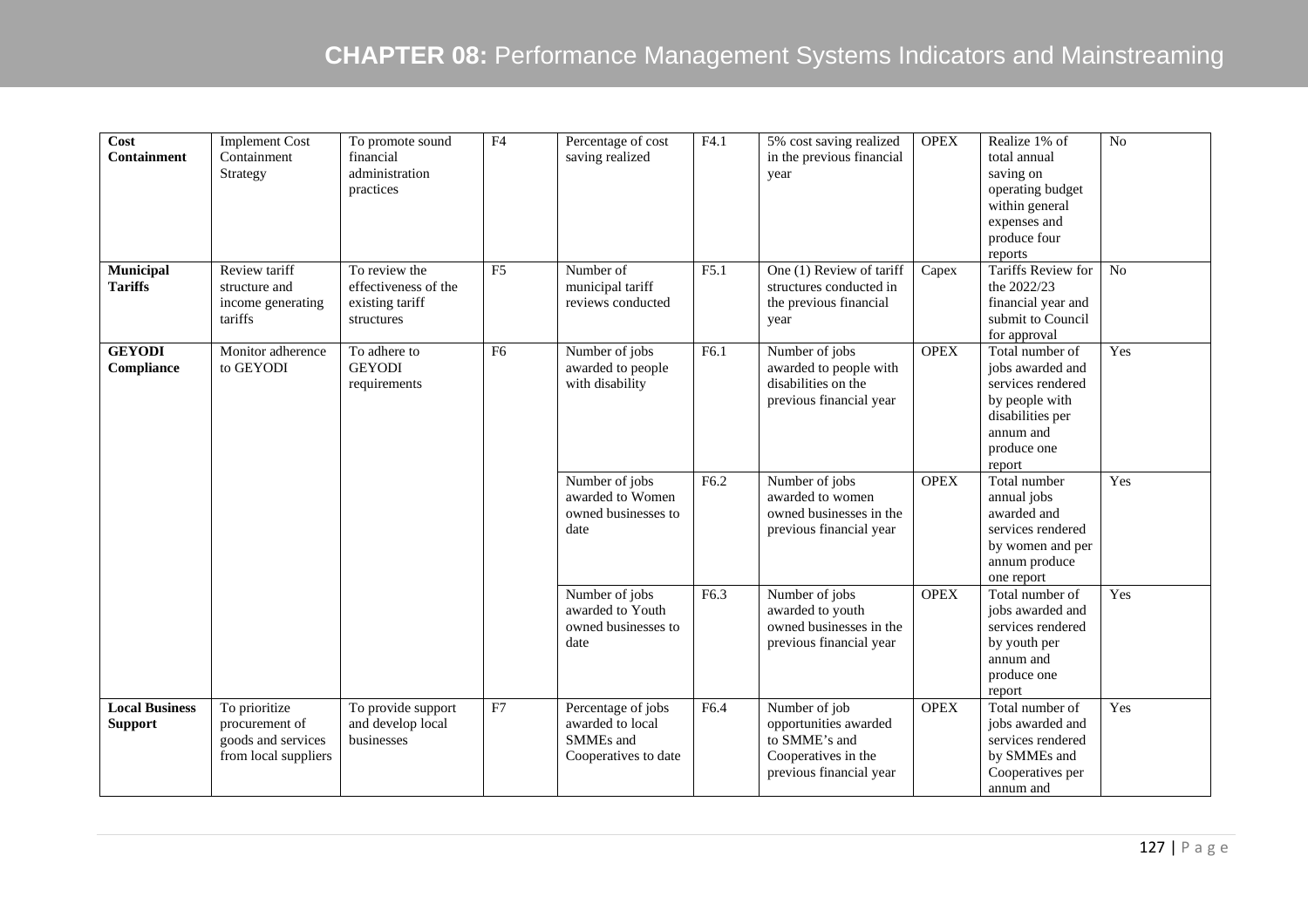| produce one<br>report |
|-----------------------|
|-----------------------|

8.6 The focus on **Releasing Human Potential** extends beyond accelerating skills development. It involves increasing the 'social capital' of Sedibeng. This involves building the capacity of individuals and communities to:

- Be effectively involved in their communities through ward committees and related structures;
- Protect women and children from abuse;
- Have effective crime prevention programmes;
- Be involved in volunteerism;

### **COMMUNITY SERVICES**

 **RENEWING OUR COMMUNITIES PERFORMANCE INDICATORS AND TARGETS FOR THE YEAR ENDING 30 JUNE 2022** 

#### **KPA 4: BASIC SERVICES AND INFRASTRUCTURE**

**COMMUNITY SAFETY** 

| <b>Priority Area</b>                     | <b>IDP</b> Strategy                             | <b>IDP</b> Objective                                                                              | Objective<br>No: | Key<br>Performance<br><b>Indicator</b> (KPI)                                    | <b>KPI No:</b> | <b>Baseline</b>                                                            | Funding<br>Source | <b>Annual Target</b>                                                                                | <b>Mainstreaming</b><br>Yes / No |
|------------------------------------------|-------------------------------------------------|---------------------------------------------------------------------------------------------------|------------------|---------------------------------------------------------------------------------|----------------|----------------------------------------------------------------------------|-------------------|-----------------------------------------------------------------------------------------------------|----------------------------------|
| Community<br>Safety<br>Programmes        | Promote and<br>build safer<br>communities       | To coordinate<br>implementation of<br>community safety<br>programmes in<br>line with Covid-<br>19 | H1               | Number of<br>Community<br>Safety<br>Programmes<br>coordinated                   | H1.1           | Coordinated Community<br>safety programmes and<br>Reports<br>2021/22       | <b>OPEX</b>       | Coordinate<br>implementation of<br>twelve $(12)$<br>Community<br>Safety<br>Programmes and<br>report | N <sub>0</sub>                   |
| Disaster<br>management<br>awareness      | Promote<br>disaster<br>resilient<br>communities | Implement<br>Disaster Risk<br>Reduction (DRR)<br>programmes in<br>line with Covid-<br>19          | H <sub>2</sub>   | Number of<br>Disaster Risk<br>Reduction<br>awareness<br>programmes<br>conducted | H2.1           | Four (4) Awareness<br>campaigns in 2021/22                                 | <b>OPEX</b>       | Conduct four (4)<br><b>Public Disaster</b><br>Management<br>awareness<br>programmes and<br>report   | N <sub>0</sub>                   |
| District Health<br>Council<br>Activities | Promote<br>efficient<br>delivery of             | To coordinate<br>implementation of<br>District Health                                             | H <sub>3</sub>   | Number of<br>District Health<br>Council                                         | H3.1           | Three (3) District Health<br>Council Meetings 0n<br>2021/22 financial year | <b>OPEX</b>       | Coordinate three<br>(3) District Health<br>Council<br>programmes                                    | N <sub>0</sub>                   |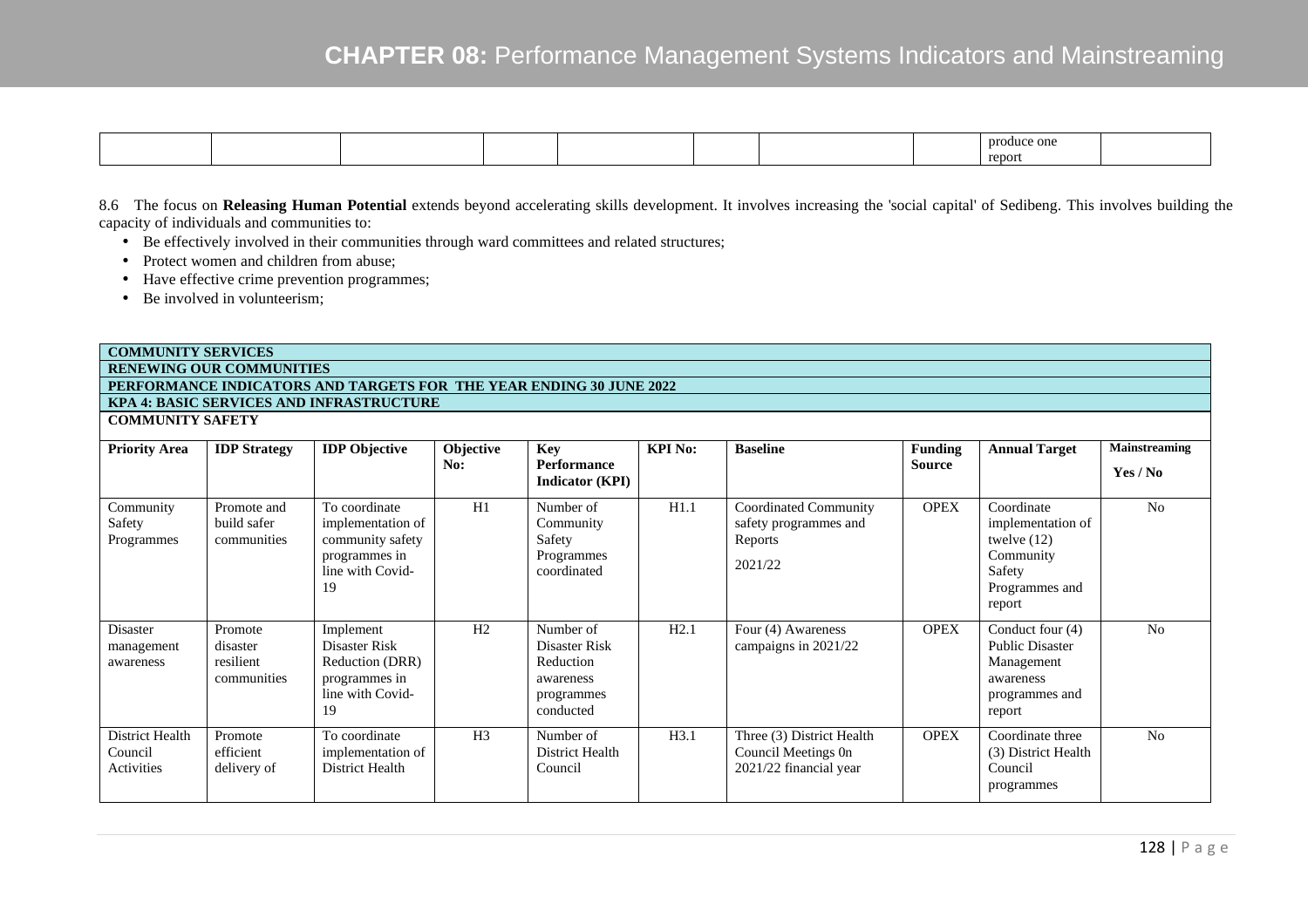|                                        | Primary Health<br>Care                                                                                 | Council<br>programmes                                                                                         |                | programmes<br>coordinated                                                 |                  |                                                                                             |                              |                                                                 |     |
|----------------------------------------|--------------------------------------------------------------------------------------------------------|---------------------------------------------------------------------------------------------------------------|----------------|---------------------------------------------------------------------------|------------------|---------------------------------------------------------------------------------------------|------------------------------|-----------------------------------------------------------------|-----|
| Youth<br>Development<br>Programmes     | Facilitate<br>implementation<br>of youth<br>development<br>programmes in<br>the region<br>through NYDA | To coordinate<br>youth<br>development<br>programmes in<br>the region through<br><b>NYDA</b>                   | H.4            | Number of<br>Youth<br>Development<br>Programmes<br>coordinated            | H4.1             | Coordinated<br>Youth<br><b>Development Programmes</b><br>in the previous financial<br>year- | <b>NYDA</b><br><b>Budget</b> | Coordinate four<br>$(4)$ Youth<br>Development<br>Programmes     | Yes |
| Women and<br>Gender<br>Programmes      | Promote<br>women<br>advocacy and<br>gender equality<br>within our<br>society                           | To coordinate<br>implementation of<br>women and<br>gender<br>programmes                                       | H <sub>5</sub> | Number of<br>Women and<br>Gender<br>Programmes<br>coordinated             | H5.1             | Three (3) Women and<br>Gender Programmes in<br>2021/22 Financial year                       | <b>OPEX</b>                  | Coordinate two<br>(2) Women and<br>Gender<br>Programmes         | Yes |
| Sports and<br>Recreation<br>Programmes | Promote the<br>development of<br>sports and<br>recreation in<br>the region                             | Coordinate<br>developmental<br>sport and<br>recreational<br>programmes in<br>the region                       | H <sub>6</sub> | Number of sport<br>and recreation<br>programmes<br>coordinated            | H <sub>6.1</sub> | Four (4) Programmes in the<br>previous financial year                                       | <b>OPEX</b>                  | Coordinate (4)<br>Developmental<br>Sports<br>Programmes         | No  |
| Arts and<br>Culture                    | <b>Support Arts</b><br>and Culture<br>Programmes                                                       | Coordinate arts<br>and culture events<br>and programmes                                                       | H7             | Number of Arts<br>and Cultural<br>programmes<br>coordinated               | H7.1             | Four (4) Programmes in the<br>previous financial year                                       | <b>OPEX</b>                  | Coordinate Four<br>(4) Arts and<br>Culture<br>Programmes        | Yes |
| Geographical<br>Name Change            | Facilitate the<br>Geographical<br>Name Change<br>process                                               | Coordinate<br>mobilization of<br>stakeholders'<br>participation for<br>Geographical<br>Name Change<br>process | H <sub>8</sub> | Number of<br><b>GNC</b><br><b>Stakeholders</b><br>meetings<br>coordinated | H8.1             | GNC stakeholders'<br>participation meetings held<br>in the previous financial<br>year.      | <b>OPEX</b>                  | Coordinate four<br>$(4)$ GNC<br><b>Stakeholders</b><br>meetings | Yes |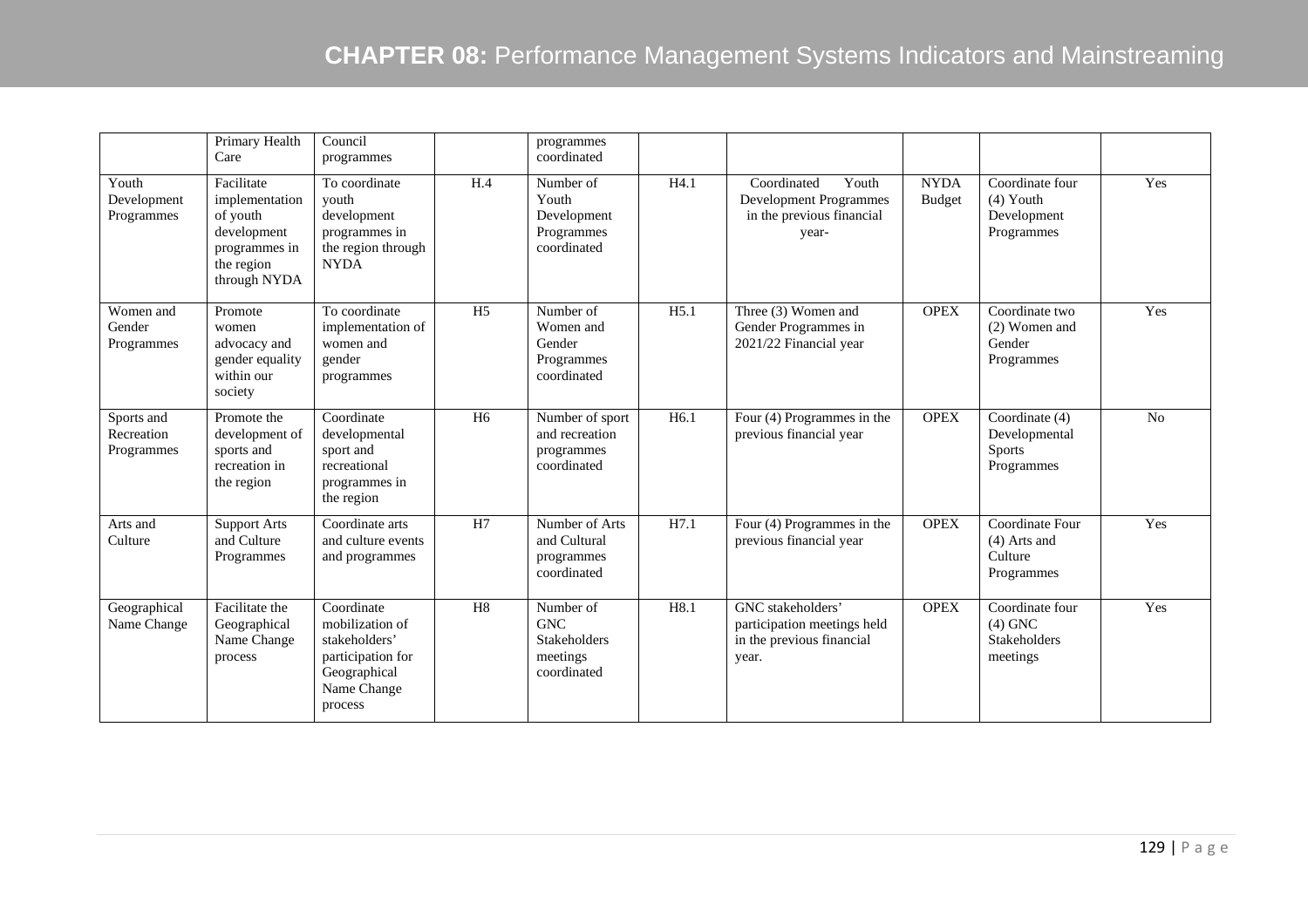| <b>OPEX</b><br>H9.1<br>H9<br>Number of<br>Coordinated heritage and<br>Coordinate<br>Promote and<br>Commemorativ<br>hosting of<br>e Events<br>heritage and<br>commemorative events<br>preserve<br>in the Previous financial<br>heritage and<br>heritage and<br>commemorative<br>museums in the<br>commemorative<br>events<br>year<br>events in the<br>coordinated<br>region<br>region. | Coordinate four<br>(04)<br>commemorative<br>events | Yes |
|---------------------------------------------------------------------------------------------------------------------------------------------------------------------------------------------------------------------------------------------------------------------------------------------------------------------------------------------------------------------------------------|----------------------------------------------------|-----|
|---------------------------------------------------------------------------------------------------------------------------------------------------------------------------------------------------------------------------------------------------------------------------------------------------------------------------------------------------------------------------------------|----------------------------------------------------|-----|

**8.7 KEY PERFORMANCE AREA: Releasing Human Potential:** *from low to high skills and build social capital through building united, non-racial, integrated and safer communities.* Sedibeng will be a place where life-long learning is promoted and learning is done in partnership with communities, educational institutions, and the private sector

|                                 |                                                                                                  |                                              |                      | <b>SEDIBENG DISTRICT MUNICIPALITY</b>                                   |                |                                                            |                                 |                                                                                |                                  |  |  |  |  |
|---------------------------------|--------------------------------------------------------------------------------------------------|----------------------------------------------|----------------------|-------------------------------------------------------------------------|----------------|------------------------------------------------------------|---------------------------------|--------------------------------------------------------------------------------|----------------------------------|--|--|--|--|
|                                 | <b>CORPORATE SERVICES - CUSTODIAN: EXECUTIVE DIRECTOR CORPORATE SERVICES</b>                     |                                              |                      |                                                                         |                |                                                            |                                 |                                                                                |                                  |  |  |  |  |
|                                 | <b>RELEASING HUMAN POTENTIAL</b>                                                                 |                                              |                      |                                                                         |                |                                                            |                                 |                                                                                |                                  |  |  |  |  |
|                                 | REVISED SERVICE DELIVERY AND BUDGET IMPLEMENTATION PLAN (SDBIP) FOR THE YEAR ENDING 30 JUNE 2022 |                                              |                      |                                                                         |                |                                                            |                                 |                                                                                |                                  |  |  |  |  |
|                                 | KPA 5: MUNICIPAL TRANSFORMATION AND ORGANISATIONAL DEVELOPMENT                                   |                                              |                      |                                                                         |                |                                                            |                                 |                                                                                |                                  |  |  |  |  |
|                                 | <b>INFORMATION TECHNOLOGY</b>                                                                    |                                              |                      |                                                                         |                |                                                            |                                 |                                                                                |                                  |  |  |  |  |
| <b>Priority Area</b>            | <b>IDP Strategy</b>                                                                              | <b>IDP Objective</b>                         | <b>Objective No:</b> | Key<br>Performance<br>Indicator (KPI)                                   | <b>KPI No:</b> | <b>Baseline</b>                                            | <b>Funding</b><br><b>Source</b> | <b>Annual Target</b>                                                           | <b>Mainstreaming</b><br>Yes / No |  |  |  |  |
| <b>ICT Governance</b>           | World Class ICT<br>Infrastructure in<br>support of Smart<br>Sedibeng                             | To implement ICT<br>Governance<br>Framework  | 11                   | Number of ICT<br>governance<br>reports submitted                        | 11.1           | ICT Governance Framework<br>for 2021/22                    | <b>OPEX</b>                     | Four reports on the<br>Implementation of<br><b>ICT Governance</b><br>Framework | Yes                              |  |  |  |  |
| <b>ICT Strategy</b>             | World Class ICT<br>Infrastructure in<br>support of Smart<br>Sedibeng                             | To develop ICT<br>Strategy                   | 12                   | One Council<br>approved ICT<br>Strategy                                 | 12.1           | No ICT Strategy for 2021/22                                | <b>OPEX</b>                     | Produce one<br>Council approved<br>report on ICT<br>strategy                   | Yes                              |  |  |  |  |
| <b>ICT Strategy</b>             | <b>World Class ICT</b><br>Infrastructure in<br>support of Smart<br>Sedibeng                      | To implement ICT<br>Strategy                 | 12                   | Number of<br>reports on the<br>implementation of<br><b>ICT Strategy</b> | 12.2           | No ICT Strategy for 2021/22                                | Opex                            | Produce four<br>reports on the<br>implementation of<br><b>ICT Strategy</b>     | <b>No</b>                        |  |  |  |  |
| <b>ICT Security</b><br>Controls | World Class ICT<br>Infrastructure in                                                             | To implement ICT<br><b>Security Controls</b> | 13                   | Number of<br>reports on the<br>implementation of                        | 13.1           | No baseline reports on ICT<br>Security Controls in 2021/22 | Opex                            | Produce four<br>reports on the<br>implementation of                            | <b>No</b>                        |  |  |  |  |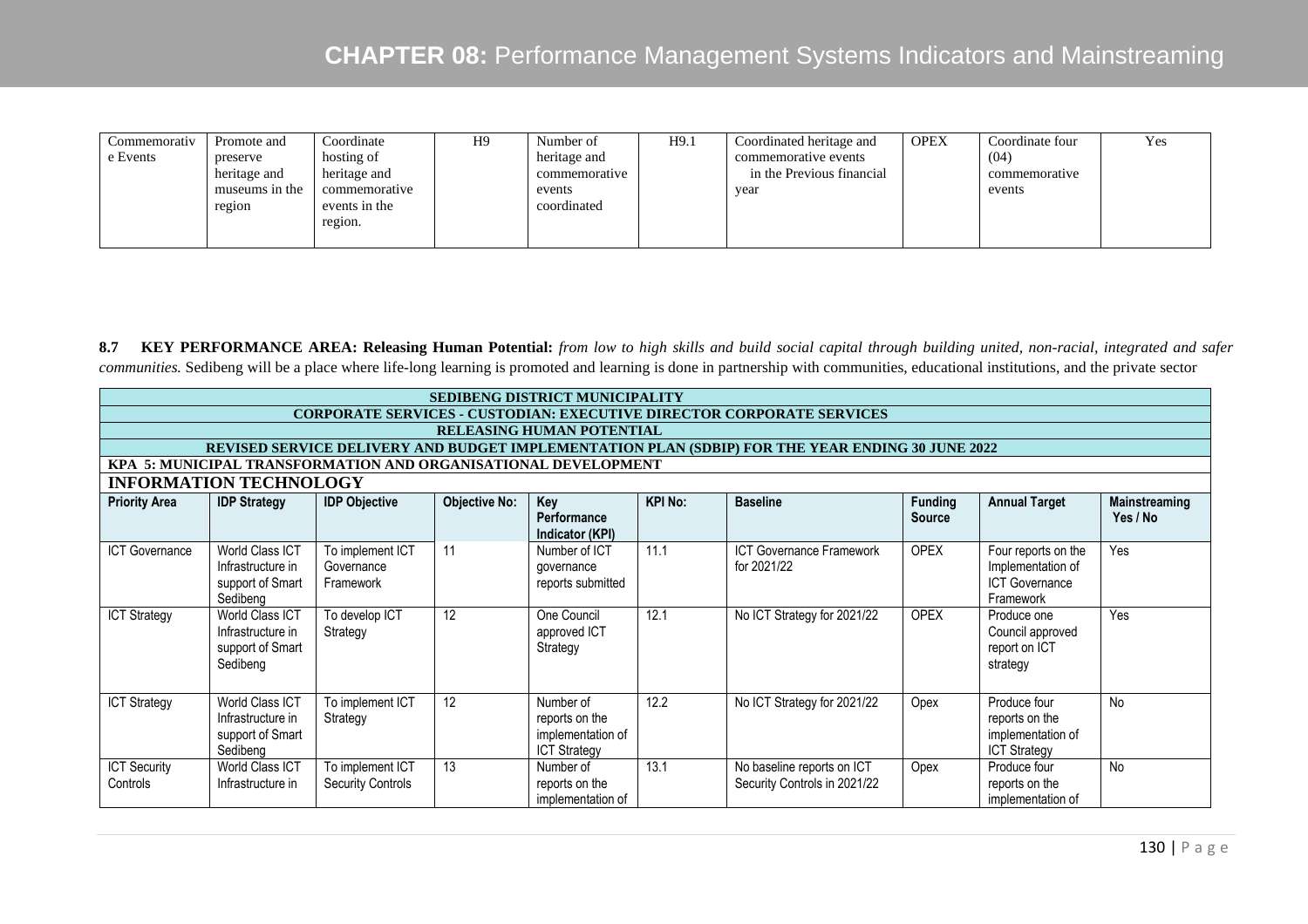|                                              | support of Smart<br>Sedibeng                                                |                                                                                      |                 | the ICT Security<br>controls                                                                               |      |                                                                                                 |             | ICT security<br>Controls                                                                                                |           |
|----------------------------------------------|-----------------------------------------------------------------------------|--------------------------------------------------------------------------------------|-----------------|------------------------------------------------------------------------------------------------------------|------|-------------------------------------------------------------------------------------------------|-------------|-------------------------------------------------------------------------------------------------------------------------|-----------|
| <b>ICT Risks</b>                             | <b>World Class ICT</b><br>Infrastructure in<br>support of Smart<br>Sedibeng | To identify and<br>manage ICT risks                                                  | $\overline{14}$ | Number of<br>reports on the<br>implementation of<br><b>ICT Risks</b>                                       | 14.1 | Reports on the management of<br>ICT risks for 2021/22                                           | Opex        | Produce 12 reports<br>on the management<br>of ICT risks                                                                 | <b>No</b> |
| <b>ICT Steering</b><br>Committee             | World Class ICT<br>Infrastructure in<br>support of Smart<br>Sedibeng        | To implement ICT<br><b>Steering Committee</b><br>resolutions                         | 15              | Number of<br>reports submitted<br>on the progress<br>on the<br>implementation of<br>the ICT<br>resolutions | 15.1 | Resolutions tracked and<br>implemented for 2021/22                                              | Opex        | Produce four<br>reports on the<br>implementation of<br><b>ICT</b> Steering<br>Committee<br><b>Resolutions</b>           | <b>No</b> |
| <b>ICT Policies</b><br>workshops             | <b>World Class ICT</b><br>Infrastructure in<br>support of Smart<br>Sedibeng | To provide<br>workshops to<br>employees on ICT<br>policies and<br>procedures         | 16              | Number of ICT<br>policies<br>workshops<br>conducted for<br>employees                                       | 16.1 | Reports on workshops for<br>councilors 2021/22                                                  | Opex        | Produce 4 reports<br>on ICT Policies<br>workshops<br>conducted for<br>employee                                          | <b>No</b> |
| <b>HUMAN RESOURCES</b>                       |                                                                             |                                                                                      |                 |                                                                                                            |      |                                                                                                 |             |                                                                                                                         |           |
| Human<br>Management<br>Resources<br>Strategy | Ensure effective,<br>competent and<br>motivated staff                       | To implement<br>Human<br>Management<br><b>Resources Strategy</b>                     | 17              | Number of<br>reports on the<br>implementation of<br>Human<br>Management<br>Resources<br>Strategy           | 17.1 | Approved Human Resources<br>Management Strategy for<br>2021/22                                  | <b>OPEX</b> | Submit four Council<br>Approved reports on<br>the implementation<br>of the Human<br>Resources<br>Management<br>Strategy | Yes       |
| Wellness<br>Programme                        | Ensure effective.<br>competent and<br>motivated staff                       | Conduct workplace<br>stress management<br>empowerment<br>programmes for<br>employees | 18              | Number of<br>workplace stress<br>management<br>programmes<br>conducted for<br>general workers              | 18.1 | <b>Workplace Stress</b><br>management programmes for<br>general workers conducted in<br>2021/22 | <b>OPEX</b> | Conduct four<br>workplace stress<br>management<br>programmes for<br>general workers                                     | Yes       |
| Occupational<br>Health and Safety            | Ensure effective.<br>competent and<br>motivated staff                       | Establish<br>Occupational<br>Health and Safety<br>committee                          | 19              | Approved report<br>by Council on<br>Occupational<br>Health and Safety<br>Committee                         | 19.1 | Occupational Health and<br>Safety Plan for 2021/22                                              | <b>OPEX</b> | Produce one<br>Council approved<br>report on<br>established<br>Occupational Health<br>and Safety<br>Committee.          | Yes       |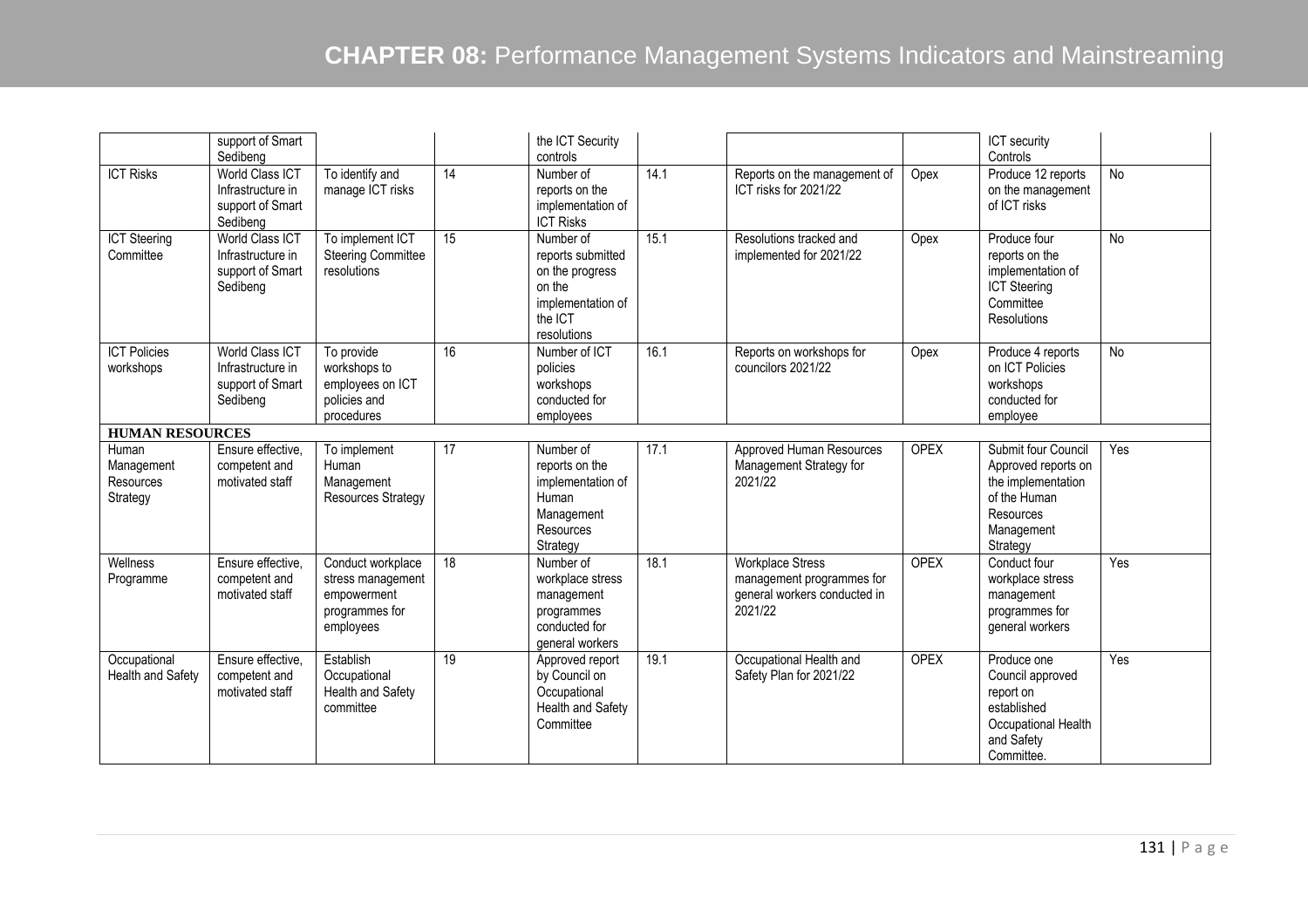| Workplace<br>Policies                                                             | Ensure effective.<br>competent and<br>motivated staff    | To conduct<br>workplace policies<br>workshops for<br>employees                                 | 20              | Number of<br>workplace<br>policies<br>conducted for<br><b>General Workers</b>                         | 20.1 | Workplace policies for 2021/22                                 | <b>OPEX</b> | Conduct four<br>workplace policies<br>workshops for<br><b>General Workers</b>                                         | Yes             |
|-----------------------------------------------------------------------------------|----------------------------------------------------------|------------------------------------------------------------------------------------------------|-----------------|-------------------------------------------------------------------------------------------------------|------|----------------------------------------------------------------|-------------|-----------------------------------------------------------------------------------------------------------------------|-----------------|
| Local Labour<br>Forum                                                             | Ensure effective.<br>competent and<br>motivated staff    | To conduct LLF<br>meetings to<br>deliberate on issues<br>affecting employees<br>and management | $\overline{21}$ | Number of LLF<br>meetings<br>resolutions<br>finalized                                                 | 21.1 | LLF meetings resolutions<br>finalized in 2021/22.              | <b>OPEX</b> | Implement three<br>Local Labour Forum<br>Resolutions every<br>three months                                            | Yes             |
|                                                                                   | <b>COUNCIL SECRETARIAT SERVICES</b>                      |                                                                                                |                 |                                                                                                       |      |                                                                |             |                                                                                                                       |                 |
| Council<br>meetings<br>Secretariat<br>Support services<br><b>FLEET MANAGEMENT</b> | Effective<br>Management of<br>Council<br><b>Business</b> | To Provide<br>secretariat<br>support to council<br>meetings                                    | 22              | Number of<br>council<br>meetings<br>supported                                                         | 22.1 | Eight Council meetings for<br>2021/22                          | <b>OPEX</b> | Provide eight sets<br>of minutes and<br>Agenda of<br>Council meetings                                                 | No              |
| <b>Integrated Fleet</b>                                                           | Ensure                                                   | To Review                                                                                      | 23              | One Integrated                                                                                        | 23.1 | Approved Integrated Fleet                                      | Opex        | Produce one                                                                                                           | No              |
| Management<br>Policy                                                              | effective and<br>efficient fleet<br>management           | <b>Integrated Fleet</b><br>Management<br>Policy                                                |                 | Fleet<br>Management<br>Policy approved<br>by Council                                                  |      | Management Policy for<br>2021/22                               |             | Council approved<br>report on<br>Reviewed<br><b>Integrated Fleet</b><br>Management<br>Policy.                         |                 |
| Integrated Fleet<br>Management<br>Strategy                                        | Ensure<br>effective and<br>efficient fleet<br>management | To implement<br><b>Integrated Fleet</b><br>Management<br>Strategy                              | $\overline{24}$ | One Integrated<br>Fleet<br>Management<br>Strategy<br>approved by<br>Council                           | 24.1 | No Integrated Fleet<br>Management Strategy in<br>2021/22       | Opex        | Produce one<br>Council approved<br>report on<br><b>Integrated Fleet</b><br>Management<br>Strategy.                    | $\overline{No}$ |
| Integrated<br>Fleet<br>management<br>plan                                         | Ensure<br>effective and<br>efficient fleet<br>management | To develop<br><b>Integrated Fleet</b><br>Management plan                                       | 25              | Council<br>approved<br><b>Integrated Fleet</b><br>Management<br>plan                                  | 25.1 | Approved Integrated Fleet<br>Management plan for<br>2020/21    | Opex        | Produce one<br>Council approved<br>report on<br>integrated fleet<br>Management Plan                                   | no              |
|                                                                                   | Ensure<br>effective and<br>efficient fleet<br>management | To implement<br>integrated Fleet<br>Management Plan                                            | 26              | Number of<br>Council<br>approved<br><b>Integrated Fleet</b><br>Management<br>Plan reports<br>produced | 26.1 | Approved Integrated Fleet<br>Management reports for<br>2021/22 | Opex        | Produce four<br>Council approved<br>reports on the<br>implementation of<br>the Integrated<br>Fleet<br>Management Plan | no              |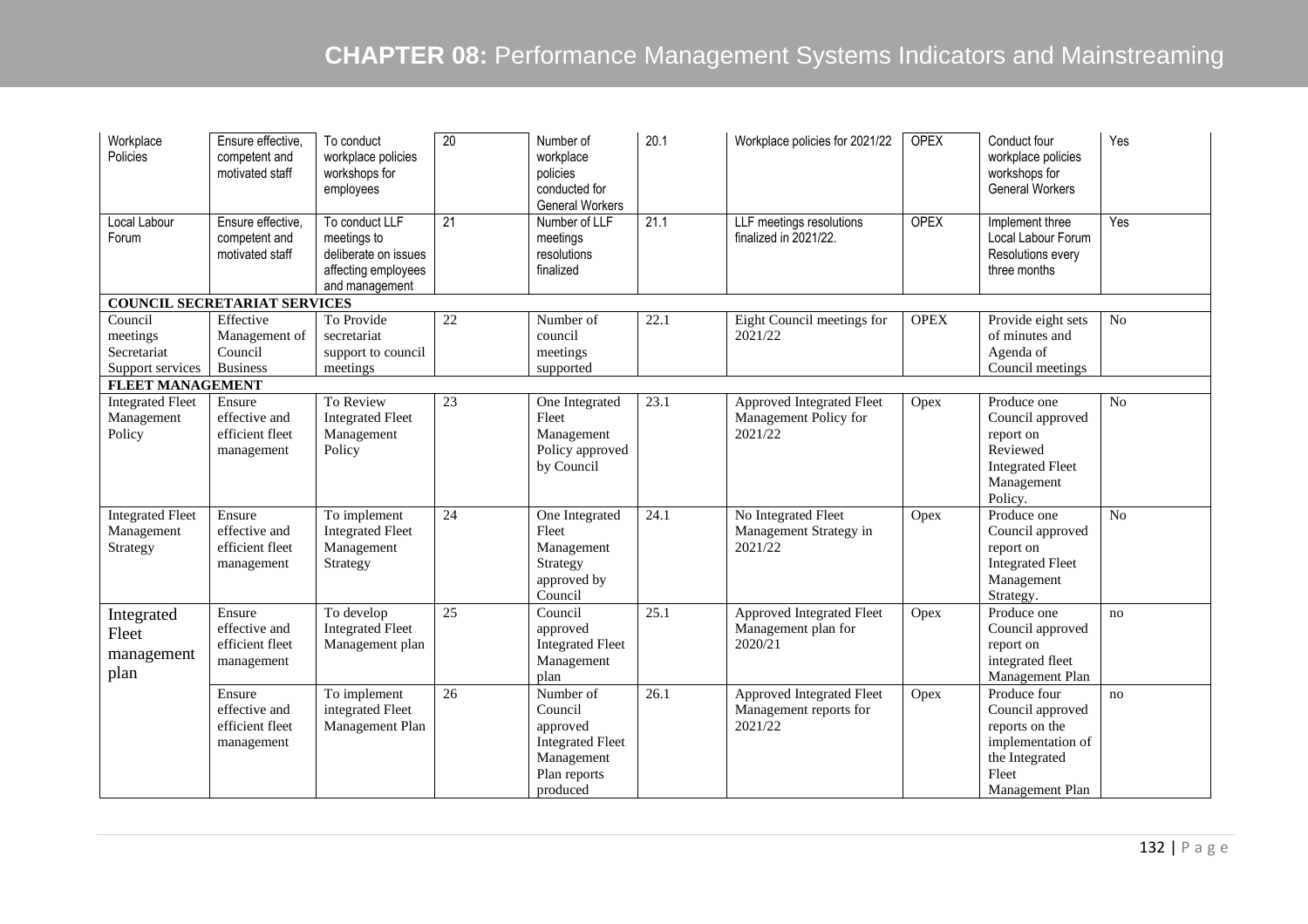| <b>FACILITIES MANAGEMENT</b>                                                   |                                                                                                   |                                                                                                   |                 |                                                                                                                                  |                   |                                                                                                        |             |                                                                                                                             |                |
|--------------------------------------------------------------------------------|---------------------------------------------------------------------------------------------------|---------------------------------------------------------------------------------------------------|-----------------|----------------------------------------------------------------------------------------------------------------------------------|-------------------|--------------------------------------------------------------------------------------------------------|-------------|-----------------------------------------------------------------------------------------------------------------------------|----------------|
| Effective<br>maintenance<br>and repairs<br>plan for<br>municipal<br>facilities | Improve<br>Council image<br>and access to<br>Municipality's<br><b>Buildings</b> and<br>Facilities | To develop<br><b>General Repairs</b><br>and Maintenance<br>plan for facilities<br>and buildings   | $\overline{27}$ | One General<br>Maintenance<br>and Repairs<br>plan for<br>facilities and<br>buildings<br>approved                                 | $\overline{27.1}$ | <b>Approved General Repairs</b><br>and Maintenance plan for<br>facilities and buildings for<br>2021/22 | Opex        | Produce one<br>Council approved<br>report on General<br>Repairs and<br>Maintenance Plan<br>for facilities and<br>buildings. | N <sub>o</sub> |
|                                                                                | Improve<br>Council image<br>and access to<br>Municipality's<br>Buildings and<br>Facilities        | To implement<br><b>General Repairs</b><br>and Maintenance<br>Plan for facilities<br>and buildings | 28              | Number of<br>General Repairs<br>and<br>Maintenance<br>reports<br>produced                                                        | 28.1              | <b>Approved General Repairs</b><br>and Maintenance Reports in<br>2021/22                               |             | Produce four<br>reports on General<br>Repairs and<br>Maintenance for<br>facilities and<br>buildings                         | No             |
| <b>RECORDS MANAGEMENT</b>                                                      |                                                                                                   |                                                                                                   |                 |                                                                                                                                  |                   |                                                                                                        |             |                                                                                                                             |                |
| Archives &<br>Records<br>Management                                            | Effective<br>management of<br><b>Council Business</b>                                             | To maintain high<br>level of Records<br>Management<br>Applications &<br>General<br>Compliance     | 29              | Number of<br>reports submitted<br>to Portfolio<br>Committee on the<br>implementation of<br>the Records<br>Management<br>Strategy | 29.1              | Records Management Strategy<br>for 2021/22                                                             | <b>OPEX</b> | Produce four<br>reports on the<br>implementation of<br>the Records<br>Management<br>Strategy                                | No             |
| <b>INTERNAL COMMUNICATIONS</b>                                                 |                                                                                                   |                                                                                                   |                 |                                                                                                                                  |                   |                                                                                                        |             |                                                                                                                             |                |
| Communications<br>Strategy                                                     | Build high level<br>stakeholder<br>relations,<br>effective<br>Communication                       | To develop<br>Communication<br>Strategy                                                           | $\overline{30}$ | One Council<br>Approved Report<br>on<br>Communication<br>Strategy                                                                | 30.1              | No Communications Strategy<br>in 2021/2022                                                             | Opex        | Produce one<br>Council Approved<br>Report on<br>Communication<br>Strategy                                                   | No             |
| <b>Media Monitoring</b><br>Services                                            | and Branding                                                                                      | To develop social<br>media Policy                                                                 | 31              | One Council<br>approved report<br>on social media<br>Policy                                                                      | 31.1              | No social media Policy in<br>2021/2022                                                                 | Opex        | Produce one<br>Council approved<br>report on social<br>media Policy                                                         | <b>No</b>      |
| Marketing and<br><b>Branding Strategy</b>                                      |                                                                                                   | To upload<br>compliance reports<br>and documents on<br>the municipality<br>website                | 32              | Number of<br>reports uploaded<br>and updated on<br>the website                                                                   | 32.1              | Reports on municipality the<br>website updates                                                         | <b>OPEX</b> | Upload eight<br>compliance reports<br>on the website                                                                        | No             |
| Social Media Policy                                                            |                                                                                                   | To promote the<br>municipality image<br>through posting of                                        | 33              | Number of<br>reports regarding<br>municipality                                                                                   | 33.1              | Uploaded write-ups for the<br>municipality events on the<br>website for 2021/2022                      | Opex        | Uploaded four<br>municipality events<br>on the website                                                                      | <b>No</b>      |